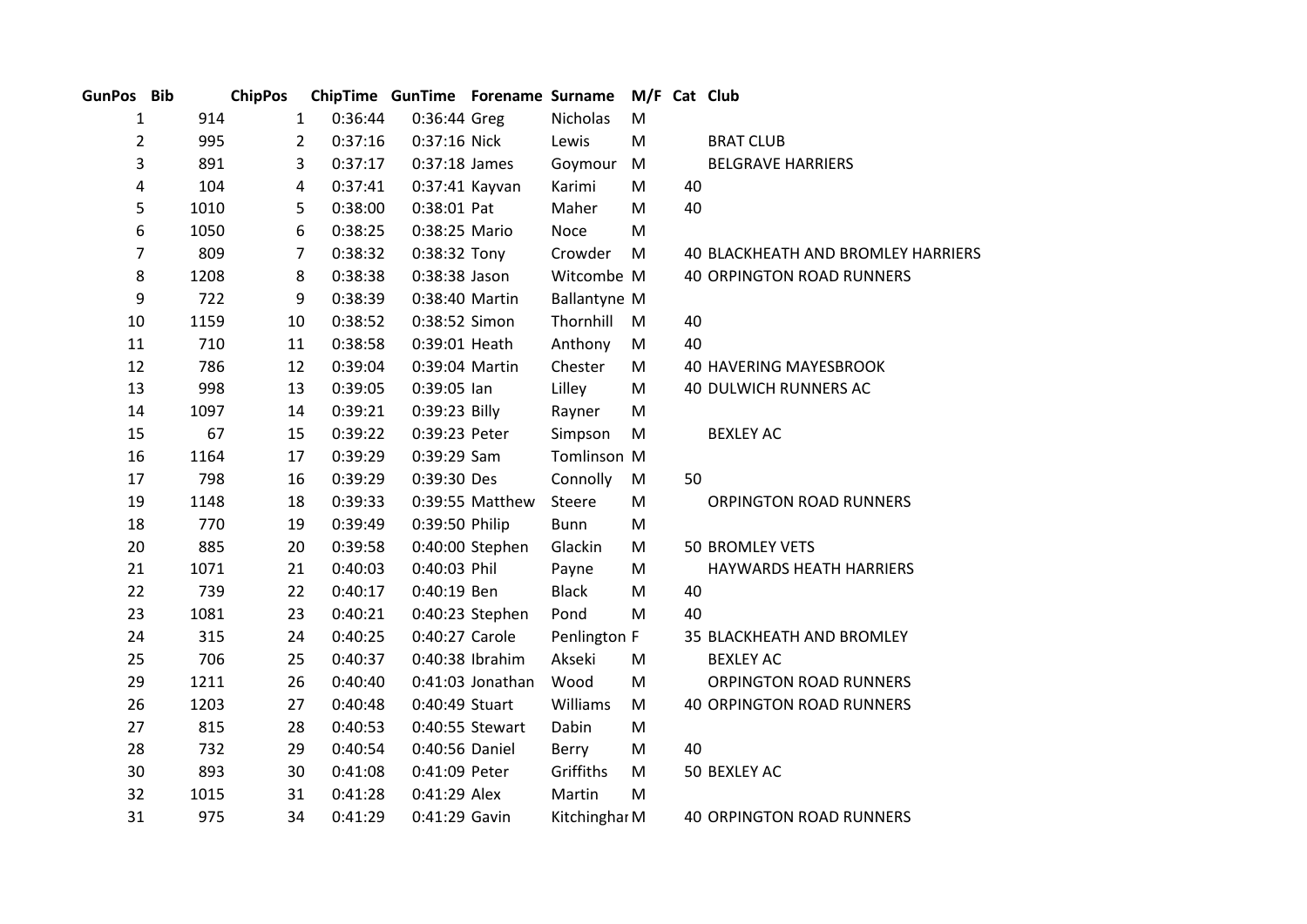| GunPos Bib |      | <b>ChipPos</b> |         |                 |                  | ChipTime GunTime Forename Surname | M/F Cat Club |    |                                                  |
|------------|------|----------------|---------|-----------------|------------------|-----------------------------------|--------------|----|--------------------------------------------------|
| 33         | 970  | 32             | 0:41:29 |                 | 0:41:30 Matthew  | Keyworth M                        |              |    | <b>HAVERING '90 JOGGERS</b>                      |
| 35         | 819  | 33             | 0:41:29 |                 | 0:41:50 Andrew   | Day                               | M            |    | 40 PADDOCK WOOD AC                               |
| 36         | 989  | 35             | 0:41:32 | 0:41:52 Dean    |                  | Lenihan                           | M            |    |                                                  |
| 34         | 978  | 36             | 0:41:34 | 0:41:35 James   |                  | Laffar                            | M            |    |                                                  |
| 46         | 1123 | 37             | 0:41:39 | 0:42:28 Alan    |                  | Shaw                              | M            | 50 |                                                  |
| 38         | 715  | 38             | 0:41:41 |                 | 0:42:01 Michael  | Avery                             | M            |    |                                                  |
| 39         | 1223 | 39             | 0:41:47 | 0:42:07 Paul    |                  | Sinton-Hev M                      |              | 50 |                                                  |
| 41         | 1182 | 40             | 0:41:48 |                 | 0:42:08 Stephen  | Wells                             | M            |    |                                                  |
| 37         | 840  | 42             | 0:41:53 |                 | 0:41:55 Marcus   | Elwes                             | M            |    | 50 BROMLEY VETERANS AC                           |
| 44         | 1171 | 41             | 0:41:53 | 0:42:16 Dylan   |                  | Beaver                            | M            |    | 40 SO LET'S GO RUNNING                           |
| 45         | 1199 | 43             | 0:42:00 | 0:42:21 Adam    |                  | Wilkinson                         | M            |    |                                                  |
| 40         | 894  | 44             | 0:42:06 | 0:42:07 David   |                  | Groom                             | M            | 40 |                                                  |
| 42         | 1076 | 45             | 0:42:08 | 0:42:08 Robert  |                  | Perry                             | M            |    | 20 BLACKHEATH AND BROMLEY HARRIERS ATHLETIC CLUB |
| 47         | 1155 | 46             | 0:42:10 | 0:42:29 Tony    |                  | Taylor                            | M            |    |                                                  |
| 43         | 762  | 47             | 0:42:12 | 0:42:14 Robert  |                  | Brown                             | M            |    | 60 BLACKHEATH AND BROMLEY HARRIERS ATHLETIC CLUB |
| 50         | 1061 | 48             | 0:42:32 | 0:42:54 Rob     |                  | O'Shea                            | M            | 40 |                                                  |
| 48         | 209  | 49             | 0:42:35 |                 | 0:42:38 Anoushka | Johnson                           | F.           |    | 35 DARTFORD HARRIERS AC                          |
| 49         | 834  | 50             | 0:42:36 | 0:42:38 Tony    |                  | Durey                             | M            |    | 50 DARTFORD HARRIERS AC                          |
| 51         | 1139 | 51             | 0:42:42 | 0:43:03 Ashley  |                  | Snee                              | M            | 40 |                                                  |
| 52         | 1062 | 52             | 0:42:49 | 0:43:09 Jakub   |                  | Pachansky M                       |              |    |                                                  |
| 55         | 1132 | 53             | 0:43:03 |                 | 0:43:24 Andrew   | Sinclair                          | M            |    |                                                  |
| 57         | 946  | 54             | 0:43:07 | 0:43:27 Jon     |                  | Hunter                            | M            |    | 50 BEXLEY AC                                     |
| 60         | 1213 | 55             | 0:43:08 | 0:43:31 David   |                  | Wray                              | M            | 40 |                                                  |
| 59         | 784  | 56             | 0:43:09 | 0:43:31 Steve   |                  | Charlwood M                       |              | 40 |                                                  |
| 53         | 82   | 57             | 0:43:15 |                 | $0:43:18$ Tammy  | Coles                             | M            | 35 |                                                  |
| 62         | 1154 | 58             | 0:43:16 | 0:43:37 Mark    |                  | Taylor                            | M            | 50 |                                                  |
| 63         | 778  | 59             | 0:43:20 |                 | 0:43:42 Stephen  | Camacho                           | M            |    |                                                  |
| 54         | 1048 | 60             | 0:43:21 | 0:43:23 Russell |                  | Nelson                            | M            |    |                                                  |
| 56         | 327  | 61             | 0:43:25 | 0:43:27 Clare   |                  | Reeves                            | F.           |    | <b>DARTFORD HARRIERS</b>                         |
| 58         | 920  | 62             | 0:43:27 | 0:43:29 Roy     |                  | Hendley                           | M            |    | <b>HAVERING '90 JOGGERS</b>                      |
| 61         | 1056 | 63             | 0:43:33 | 0:43:35 Paul    |                  | O'Grady                           | M            |    | <b>40 ORPINGTON ROAD RUNNERS</b>                 |
| 66         | 858  | 64             | 0:43:33 | 0:43:57 Grant   |                  | Finlay                            | М            |    |                                                  |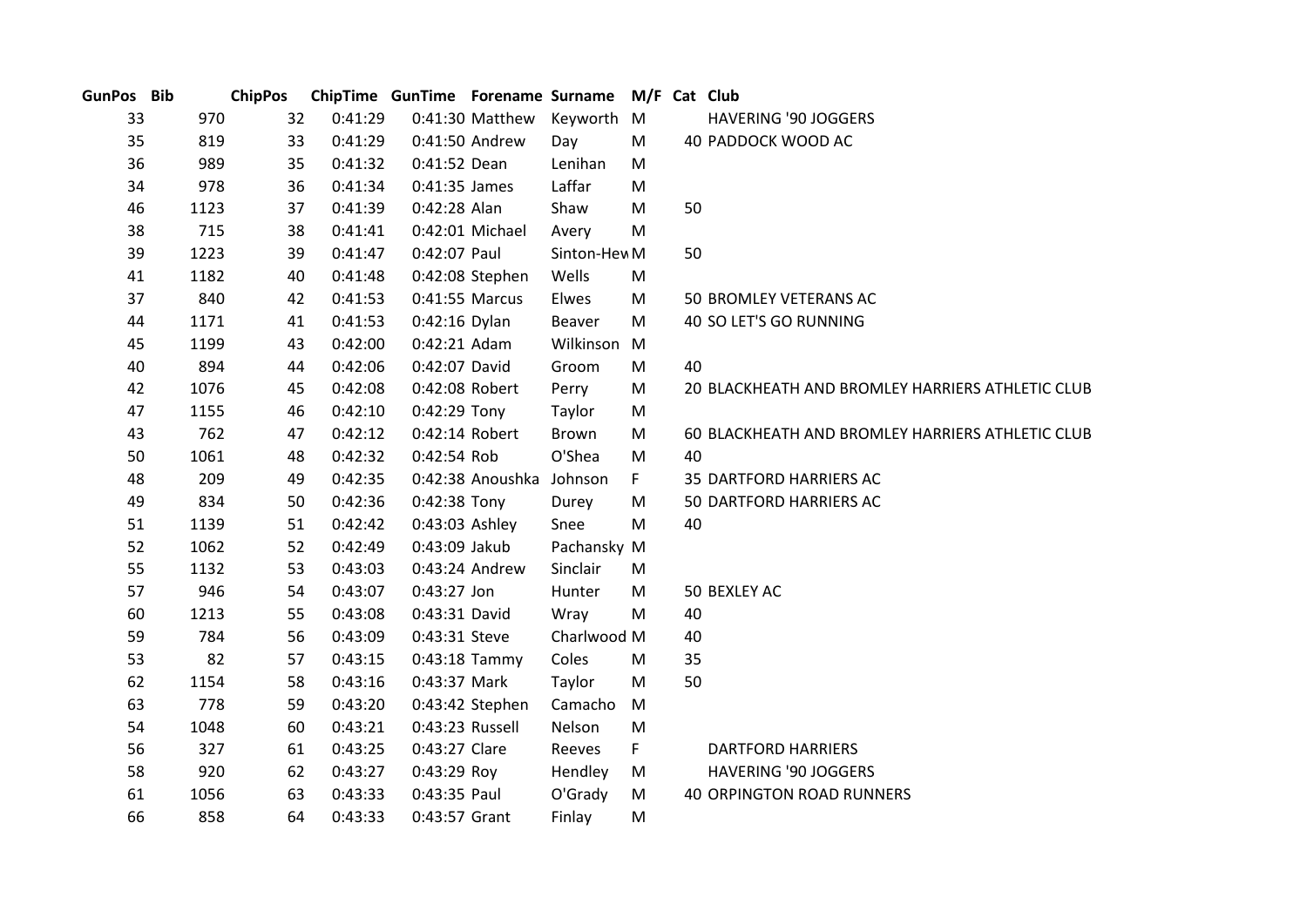| GunPos Bib |      | <b>ChipPos</b> |         | ChipTime GunTime Forename Surname |                  |                |           | M/F Cat Club                                     |
|------------|------|----------------|---------|-----------------------------------|------------------|----------------|-----------|--------------------------------------------------|
| 67         | 950  | 65             | 0:43:40 | 0:44:00 Colin                     |                  | Hyde           | M         | 40 BEXLEY AC                                     |
| 64         | 747  | 66             | 0:43:48 | 0:43:50 Steve                     |                  | Bowley         | M         | 50                                               |
| 65         | 832  | 67             | 0:43:49 | 0:43:50 Mark                      |                  | Duncan         | M         | 50 HAVERING '90 JOGGERS                          |
| 68         | 942  | 68             | 0:44:04 | 0:44:05 Joe                       |                  | Hughes         | M         |                                                  |
| 69         | 951  | 69             | 0:44:06 | 0:44:29 Stuart                    |                  | Inman          | M         | 40                                               |
| 70         | 802  | 70             | 0:44:12 | 0:44:35 Pete                      |                  | Cornish        | M         | 50                                               |
| 71         | 822  | 71             | 0:44:13 |                                   | 0:44:38 Jonathan | Destree        | M         |                                                  |
| 78         | 924  | 72             | 0:44:13 | 0:45:07 James                     |                  | Hixson         | M         |                                                  |
| 94         | 991  | 73             | 0:44:14 | 0:45:57 James                     |                  | Lenton         | M         |                                                  |
| 77         | 51   | 74             | 0:44:16 | 0:45:05 Liz                       |                  | <b>Brookes</b> | F         | 35                                               |
| 72         | 859  | 75             | 0:44:21 |                                   | 0:44:44 Robert   | Finlay         | ${\sf M}$ | 40                                               |
| 74         | 937  | 76             | 0:44:29 | 0:44:52 Kevin                     |                  | Howarth        | M         | 40                                               |
| 81         | 850  | 77             | 0:44:30 |                                   | 0:45:20 Kenneth  | Fancett        | M         | 60 BECKENHAM RUNNING CLUB                        |
| 75         | 1206 | 78             | 0:44:35 | $0:44:58$ Gary                    |                  | Winstanley M   |           | 40 DEAL TRI                                      |
| 76         | 777  | 79             | 0:44:38 | 0:44:59 Joe                       |                  | Camacho M      |           | 50                                               |
| 79         | 814  | 80             | 0:44:43 | 0:45:08 lain                      |                  | Cunninghai M   |           | 40                                               |
| 80         | 917  | 81             | 0:44:51 |                                   | 0:45:15 Thomas   | Hegan          | M         |                                                  |
| 73         | 783  | 82             | 0:44:52 |                                   | 0:44:52 Anthony  | Chandler       | M         | <b>40 BECKENHAM RUNNING CLUB</b>                 |
| 91         | 1129 | 83             | 0:45:01 | 0:45:51 Mike                      |                  | <b>Simms</b>   | M         | 40 BLACKHEATH AND BROMLEY HARRIERS ATHLETIC CLUB |
| 82         | 980  | 84             | 0:45:02 |                                   | 0:45:23 Andrew   | Lane           | M         | 50 WYMONDHAM AC                                  |
| 83         | 921  | 85             | 0:45:05 | 0:45:27 Paul                      |                  | Hiles          | M         | 50 PLUMSTEAD RUNNERS                             |
| 84         | 845  | 86             | 0:45:06 | 0:45:28 Mark                      |                  | Evans          | M         | 40                                               |
| 95         | 360  | 87             | 0:45:06 |                                   | 0:45:58 Annette  | Shrimpton F    |           | <b>35 ORPINGTON ROAD RUNNERS</b>                 |
| 85         | 1094 | 88             | 0:45:14 | 0:45:36 John                      |                  | Ralph          | M         | 40                                               |
| 86         | 1157 | 89             | 0:45:16 | $0:45:40$ lan                     |                  | Tharp          | M         | 40                                               |
| 87         | 1177 | 90             | 0:45:19 | $0:45:41$ Toby                    |                  | Walsh          | M         | 40                                               |
| 88         | 1040 | 91             | 0:45:23 | 0:45:46 Paul                      |                  | Mullan         | M         |                                                  |
| 100        | 813  | 92             | 0:45:24 |                                   | 0:46:17 Damien   | Cunninghai M   |           |                                                  |
| 89         | 1077 | 93             | 0:45:26 | 0:45:50 Adrian                    |                  | Perry          | M         | 50 BLACKHEATH AND BROMLEY HARRIERS ATHLETIC CLUB |
| 90         | 716  | 94             | 0:45:31 | 0:45:51 Terry                     |                  | Avey           | M         | <b>60 BRIGHTON PHOENIX</b>                       |
| 103        | 756  | 95             | 0:45:32 | 0:46:28 Mick                      |                  | Brockwell      | M         | 50 ORPINGTON ROAD RUNNERS                        |
| 93         | 1046 | 97             | 0:45:34 |                                   | 0:45:56 Michael  | <b>Neal</b>    | M         | 40                                               |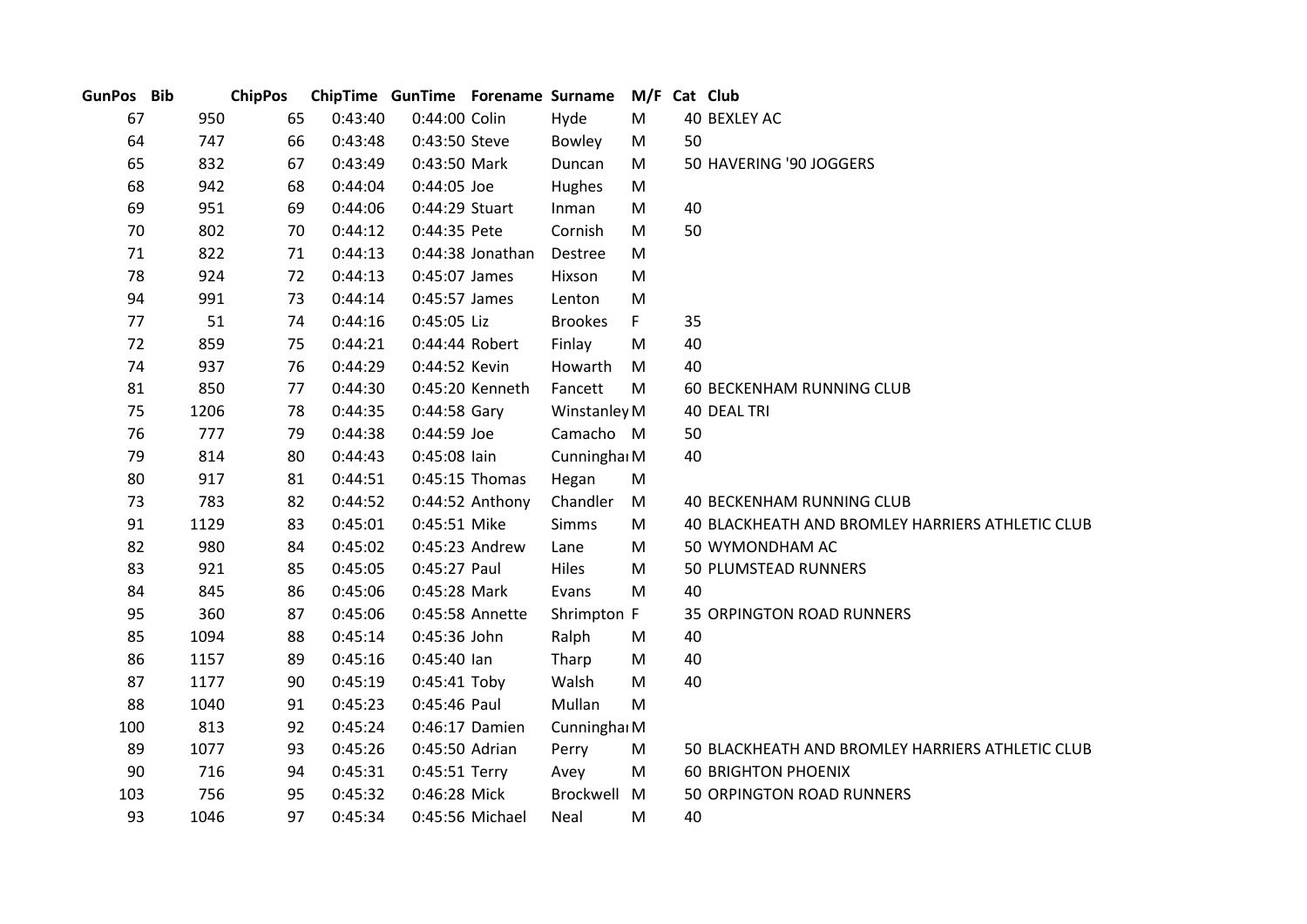| GunPos Bib |      | <b>ChipPos</b> |         | ChipTime GunTime Forename Surname M/F Cat Club |                           |                 |           |    |                                      |
|------------|------|----------------|---------|------------------------------------------------|---------------------------|-----------------|-----------|----|--------------------------------------|
| 102        | 1005 | 96             | 0:45:34 | 0:46:28 Colin                                  |                           | Mackenzie M     |           | 40 |                                      |
| 104        | 1127 | 98             | 0:45:35 | 0:46:28 Justin                                 |                           | Siderfin        | M         | 40 |                                      |
| 92         | 928  | 99             | 0:45:36 | $0:45:55$ Jody                                 |                           | Hollands        | M         |    |                                      |
| 96         | 1172 | 100            | 0:45:39 | 0:46:00 Dean                                   |                           | Vines           | M         |    |                                      |
| 97         |      | 102<br>48      | 0:45:39 | 0:46:02 Paul                                   |                           | Marshall        | M         | 40 |                                      |
| 98         | 875  | 101            | 0:45:39 |                                                | 0:46:03 Andrew            | Gambier         | M         |    | <b>40 LONDON CITY ATHLETICS CLUB</b> |
| 106        | 1024 | 103            | 0:45:42 | 0:46:34 Rupert                                 |                           | Mcleod          | M         |    | <b>40 ORPINGTON ROAD RUNNERS</b>     |
| 99         | 443  | 104            | 0:45:47 | 0:46:10 Clive                                  |                           | Scammell        | M         | 50 |                                      |
| 109        | 863  | 105            | 0:45:53 | 0:46:44 James                                  |                           | Fogarty         | M         |    |                                      |
| 111        |      | 78<br>106      | 0:45:53 | 0:46:49 Jackie                                 |                           | Clarke          | F         | 45 |                                      |
| 110        | 931  | 107            | 0:45:54 | $0:46:46$ Gary                                 |                           | Homewoor M      |           |    | <b>50 MORNINGTON CHASERS</b>         |
| 113        | 825  | 108            | 0:45:55 | 0:46:49 Shaun                                  |                           | Donovan         | M         | 40 |                                      |
| 112        | 1104 | 109            | 0:45:57 | 0:46:49 Simon                                  |                           | Robinson        | M         |    |                                      |
| 101        | 911  | 110            | 0:45:59 | 0:46:21 Gerald                                 |                           | Harte           | M         |    | <b>40 GRIM REAPERS</b>               |
| 115        | 735  | 111            | 0:46:01 | 0:46:52 Soheel                                 |                           | <b>Bhandari</b> | M         |    | <b>50 BROMLEY VETERANS</b>           |
| 122        | 831  | 112            | 0:46:10 | 0:47:04 Noel                                   |                           | Duffy           | M         | 50 |                                      |
| 105        | 1082 | 113            | 0:46:11 |                                                | 0:46:31 Anthony           | Poole           | M         | 50 |                                      |
| 123        | 1070 | 114            | 0:46:12 | 0:47:09 Tony                                   |                           | Payne           | ${\sf M}$ | 50 |                                      |
| 107        | 1122 | 115            | 0:46:15 | 0:46:38 Greg                                   |                           | Sharpe          | ${\sf M}$ |    |                                      |
| 124        | 864  | 116            | 0:46:19 | 0:47:10 Mark                                   |                           | Fontyn          | M         | 50 |                                      |
| 108        | 841  | 117            | 0:46:21 | 0:46:42 Lloyd                                  |                           | Emeka           | ${\sf M}$ |    | <b>CLAPHAM CHASERS</b>               |
| 125        | 913  | 118            | 0:46:22 | 0:47:15 Paul                                   |                           | Hartmam         | M         | 40 |                                      |
| 127        | 780  | 119            | 0:46:24 |                                                | 0:47:22 Stephen           | Cason           | M         |    | 50 ISTEAD & IFIELD HARRIERS          |
| 116        | 804  | 120            | 0:46:27 |                                                | 0:46:52 "Andy ""Sti Cox   |                 | M         | 40 |                                      |
| 150        | 969  | 121            | 0:46:29 | 0:48:16 Chris                                  |                           | Kerrey          | M         |    | <b>40 ORPINGTON ROAD RUNNERS</b>     |
| 114        | 175  | 122            | 0:46:30 | 0:46:51 Kirsten                                |                           | Herpe           | F         |    |                                      |
| 120        | 1217 | 123            | 0:46:32 |                                                | 0:46:58 Christophe Yarker |                 | M         |    |                                      |
| 130        | 1109 | 124            | 0:46:32 | 0:47:30 Jimmy                                  |                           | Rumble          | M         |    |                                      |
| 128        | 1047 | 125            | 0:46:33 | 0:47:24 Joe                                    |                           | Neanor          | M         | 60 |                                      |
| 131        | 971  | 126            | 0:46:34 | 0:47:31 Mark                                   |                           | Killingback M   |           | 40 |                                      |
| 117        | 1212 | 128            | 0:46:35 |                                                | 0:46:56 Mathew            | Woolston M      |           |    | 40 SWANLEY AND DISTRICT A/C          |
| 118        | 888  | 127            | 0:46:35 | 0:46:56 Tim                                    |                           | Goldsack        | M         | 40 |                                      |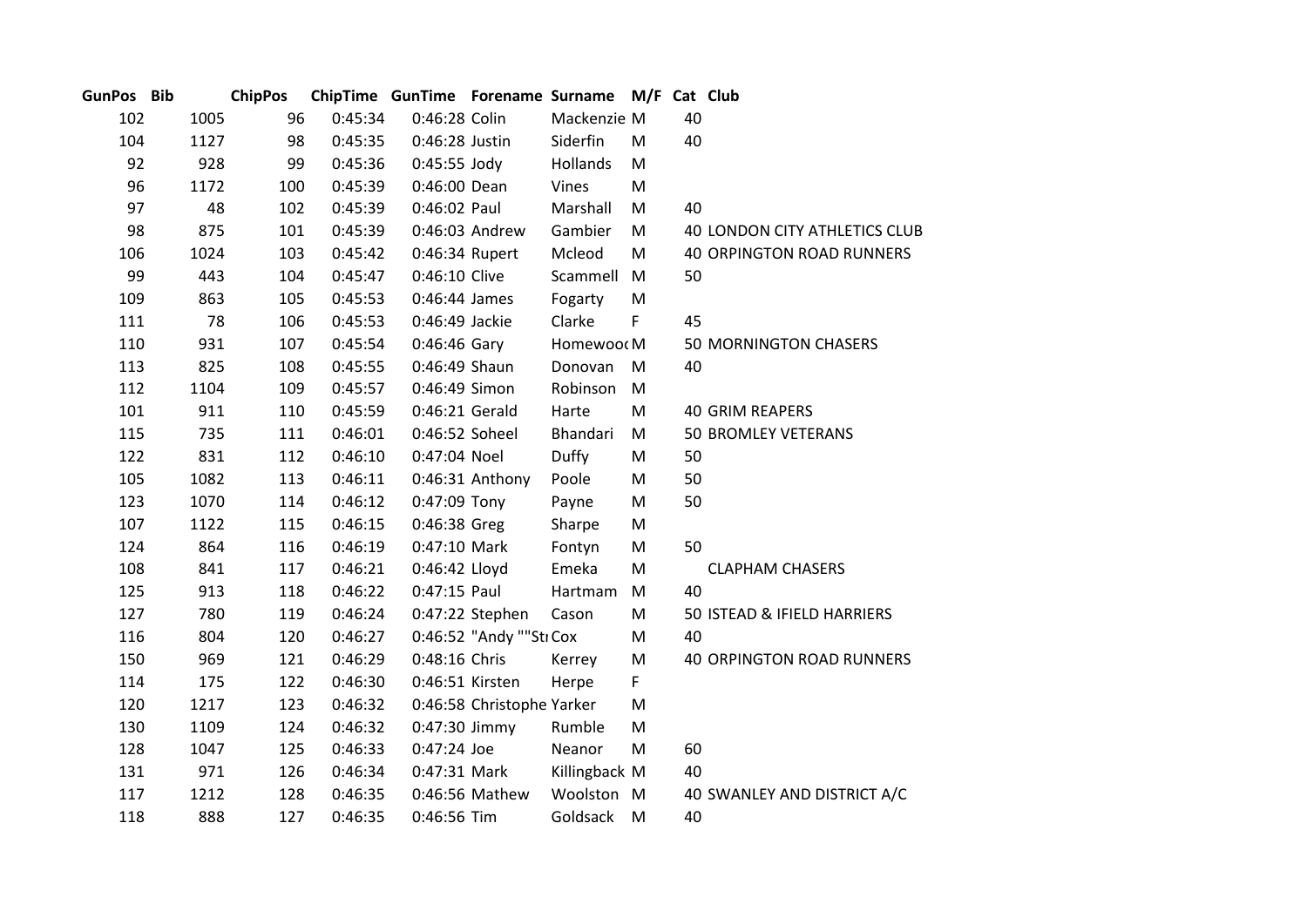| GunPos Bib |      |     | ChipPos ChipTime GunTime Forename Surname M/F Cat Club |                |                    |               |    |    |                                                  |
|------------|------|-----|--------------------------------------------------------|----------------|--------------------|---------------|----|----|--------------------------------------------------|
| 119        | 873  | 130 | 0:46:36                                                | $0:46:58$ Tony |                    | Galea         | M  |    | 50 HAVERING '90 JOGGERS                          |
| 129        | 981  | 129 | 0:46:36                                                | $0:47:27$ Jeff |                    | Lawrence M    |    | 40 |                                                  |
| 132        | 434  | 131 | 0:46:37                                                | 0:47:32 Sarah  |                    | Young         | F. | 45 |                                                  |
| 136        | 1186 | 132 | 0:46:38                                                | 0:47:38 Barry  |                    | Wetherilt M   |    |    | 50 BLACKHEATH AND BROMLEY HARRIERS ATHLETIC CLUB |
| 133        | 808  | 133 | 0:46:40                                                | 0:47:35 Paul   |                    | Crompton M    |    | 40 |                                                  |
| 121        | 1092 | 134 | 0:46:43                                                |                | $0:47:03$ Jonathan | Rafferty      | M  | 40 |                                                  |
| 160        | 1126 | 135 | 0:46:44                                                | 0:48:30 James  |                    | Sheepwash M   |    |    | DARTFORD ROAD RUNNERS                            |
| 161        | 707  | 136 | 0:46:47                                                | 0:48:30 Alan   |                    | Alexander M   |    |    |                                                  |
| 137        | 1214 | 137 | 0:46:49                                                |                | 0:47:38 Andrew     | Wright        | M  |    | 40 HAVERING '90 JOGGERS                          |
| 138        | 967  | 138 | 0:46:50                                                | 0:47:43 Paul   |                    | Kelly         | M  | 40 |                                                  |
| 126        | 1168 | 141 | 0:46:57                                                | 0:47:19 Clive  |                    | Tweedie       | M  |    | 60 HAVERING 90 JOGGERS                           |
| 139        | 1108 | 140 | 0:46:57                                                | 0:47:47 John   |                    | Rozee         | M  |    | 40 HAVERING '90 JOGGERS                          |
| 141        | 1170 | 139 | 0:46:57                                                | 0:47:52 Daniel |                    | Valentine     | M  |    |                                                  |
| 143        | 1054 | 142 | 0:47:00                                                | 0:47:54 Rob    |                    | O'Brien       | M  |    |                                                  |
| 134        | 996  | 143 | 0:47:13                                                | 0:47:37 Craig  |                    | Liasi         | M  |    |                                                  |
| 135        | 1141 | 144 | 0:47:14                                                |                | 0:47:38 Vincent    | Spenceley     | M  |    |                                                  |
| 148        | 1063 | 145 | 0:47:23                                                | $0:48:14$ Jim  |                    | Page          | M  |    | <b>60 ORPINGTON ROAD RUNNERS</b>                 |
| 149        | 1035 | 146 | 0:47:24                                                | 0:48:16 Kevin  |                    | Morley        | M  |    |                                                  |
| 151        | 922  | 147 | 0:47:24                                                | 0:48:18 John   |                    | Hinton        | M  | 60 |                                                  |
| 152        | 938  | 148 | 0:47:24                                                | 0:48:18 Peter  |                    | Howe          | M  |    | <b>60 BROMLEY VETERANS AC</b>                    |
| 140        | 794  | 149 | 0:47:25                                                |                | 0:47:48 Richard    | Coello        | M  |    |                                                  |
| 154        | 1178 | 150 | 0:47:28                                                |                | 0:48:21 Thomas     | Walters       | M  |    |                                                  |
| 159        | 1018 | 151 | 0:47:31                                                | $0:48:29$ lan  |                    | Mccarthy      | M  |    | 50 BECKENHAM RUNNING CLUB                        |
| 155        | 1166 | 152 | 0:47:32                                                | 0:48:23 Simon  |                    | Tsang         | M  | 40 |                                                  |
| 142        | 348  | 153 | 0:47:33                                                | 0:47:54 Dawn   |                    | Saunders F    |    |    | 45 PLUMSTEAD RUNNERS                             |
| 144        | 1066 | 154 | 0:47:34                                                |                | 0:47:58 Thomas     | Parker        | M  | 40 |                                                  |
| 145        | 745  | 155 | 0:47:36                                                |                | 0:48:00 Andrew     | <b>Bowes</b>  | M  |    | ORPINGTON ROAD RUNNERS                           |
| 158        | 738  | 156 | 0:47:38                                                | 0:48:28 Steve  |                    | Billington    | M  |    | 50 BENFLEET RUNNING CLUB                         |
| 146        | 869  | 157 | 0:47:39                                                | 0:48:03 Mark   |                    | Franks        | M  | 40 |                                                  |
| 162        | 791  | 159 | 0:47:39                                                | 0:48:30 Simon  |                    | Clegg         | M  |    |                                                  |
| 187        | 768  | 158 | 0:47:39                                                | 0:49:27 Scott  |                    | <b>Bulmer</b> | M  |    | 20 BLACKHEATH & BROMLEY HARRIERS AC              |
| 163        | 1096 | 160 | 0:47:40                                                | 0:48:32 Martin |                    | Ramsey        | M  | 40 |                                                  |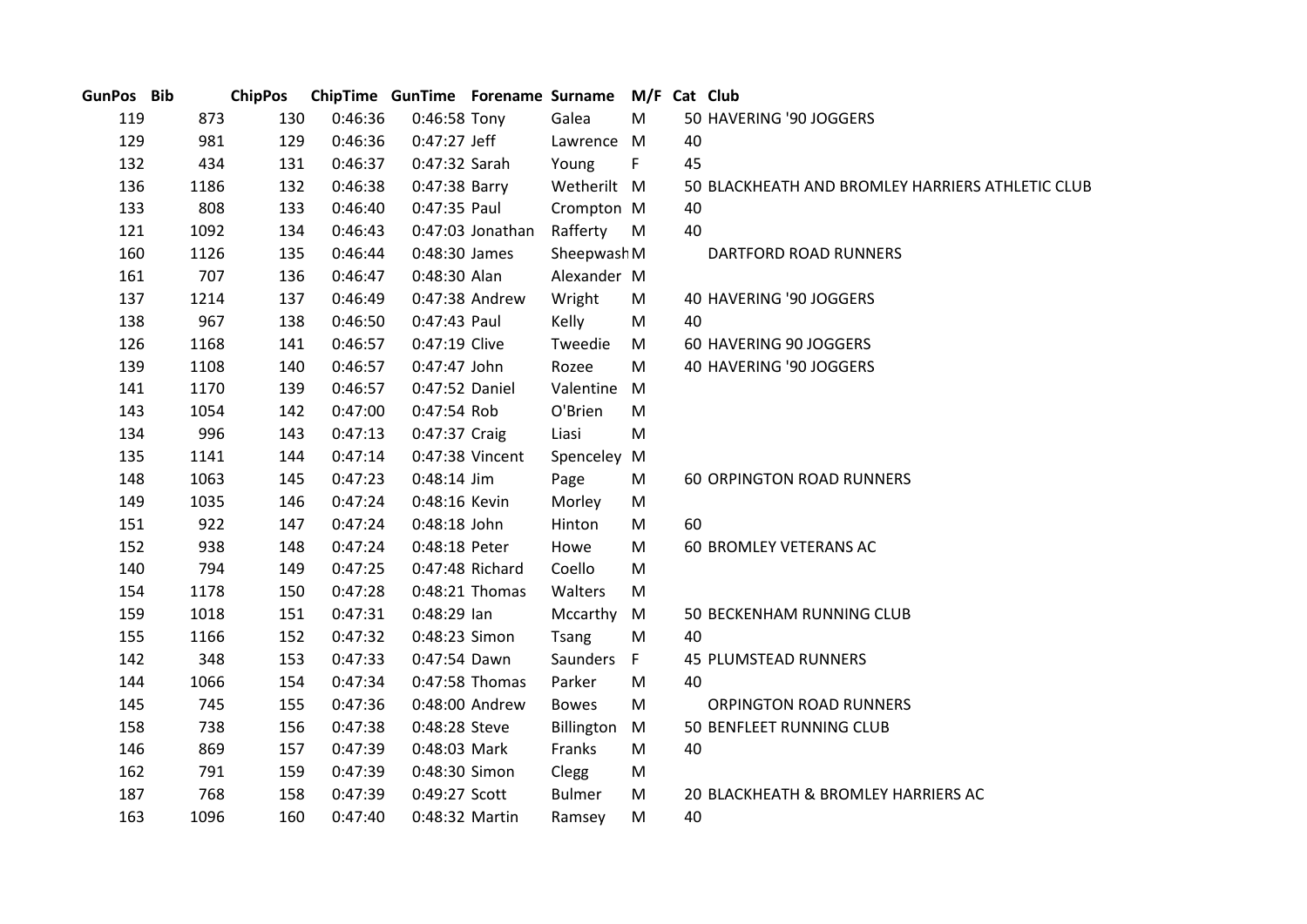| GunPos Bib |      | <b>ChipPos</b> |         | ChipTime GunTime Forename Surname |                   |               | M/F Cat Club |    |                                                  |
|------------|------|----------------|---------|-----------------------------------|-------------------|---------------|--------------|----|--------------------------------------------------|
| 164        | 963  | 161            | 0:47:43 |                                   | 0:48:37 Jevgenij  | Kazanov       | M            | 50 |                                                  |
| 147        | 740  | 162            | 0:47:45 |                                   | 0:48:06 Michael   | Boddy         | M            | 40 |                                                  |
| 165        | 1131 | 164            | 0:47:49 | 0:48:40 Guy                       |                   | Sims          | M            | 40 |                                                  |
| 167        | 153  | 163            | 0:47:49 | 0:48:44 Paula                     |                   | Hackett       | F.           | 45 |                                                  |
| 168        | 986  | 165            | 0:47:50 | 0:48:46 Alan                      |                   | Leard         | M            | 40 |                                                  |
| 166        | 711  | 166            | 0:47:52 | 0:48:43 Roy                       |                   | Archer        | M            | 40 |                                                  |
| 169        | 968  | 167            | 0:47:54 | 0:48:49 Andy                      |                   | Kenward       | M            | 40 |                                                  |
| 153        | 830  | 168            | 0:47:55 | 0:48:19 Paul                      |                   | Dryden        | M            | 40 |                                                  |
| 170        | 839  | 169            | 0:47:56 | 0:48:52 Chris                     |                   | <b>Ellis</b>  | M            |    | 50 MAIDENHEAD AC                                 |
| 171        | 852  | 170            | 0:47:57 | 0:48:52 Bode                      |                   | Fatona        | M            | 40 |                                                  |
| 174        | 1079 | 171            | 0:47:59 | 0:48:59 Chris                     |                   | Pike          | M            |    | 60 BLACKHEATH AND BROMLEY HARRIERS ATHLETIC CLUB |
| 156        | 66   | 174            | 0:48:05 | 0:48:27 Kieron                    |                   | Elliott       | M            | 20 |                                                  |
| 172        | 1176 | 173            | 0:48:05 | 0:48:56 Ben                       |                   | Wallis        | M            | 40 |                                                  |
| 173        | 1205 | 172            | 0:48:05 | 0:48:58 Jamie                     |                   | Wilson        | M            |    |                                                  |
| 175        | 1031 | 175            | 0:48:09 |                                   | 0:49:00 Charles   | Mirrington M  |              |    |                                                  |
| 176        | 932  | 176            | 0:48:10 | 0:49:04 John                      |                   | Hopkins       | M            | 40 |                                                  |
| 178        | 919  | 177            | 0:48:15 | 0:49:08 Neil                      |                   | Hemming M     |              |    | 40 ORPINGTON ROAD RUNNERS                        |
| 177        | 100  | 178            | 0:48:16 | 0:49:08 Jackie                    |                   | Davies        | F.           |    |                                                  |
| 179        | 1115 | 179            | 0:48:18 |                                   | 0:49:10 Alastair  | Scott         | M            | 40 |                                                  |
| 180        | 1183 | 180            | 0:48:18 | 0:49:15 Steven                    |                   | Wesson        | M            |    | 40 HAVERING '90 JOGGERS                          |
| 181        | 899  | 181            | 0:48:22 | 0:49:16 Paul                      |                   | Hailey        | M            |    |                                                  |
| 182        | 142  | 182            | 0:48:24 | 0:49:17 Alex                      |                   | Godbold       | F.           |    |                                                  |
| 157        | 1207 | 183            | 0:48:25 | 0:48:28 Roger                     |                   | Winston       | M            | 60 |                                                  |
| 183        | 1216 | 184            | 0:48:26 | 0:49:21 Danny                     |                   | Wright        | M            |    |                                                  |
| 196        | 945  | 185            | 0:48:26 | 0:50:20 Adam                      |                   | Hunnisett M   |              | 40 |                                                  |
| 184        | 878  | 186            | 0:48:27 | 0:49:21 Philip                    |                   | Gauntlett M   |              | 50 |                                                  |
| 186        | 776  | 187            | 0:48:31 | 0:49:26 Peter                     |                   | <b>Butler</b> | M            |    |                                                  |
| 188        | 314  | 188            | 0:48:37 |                                   | 0:49:30 Harriette | Pearson       | F.           |    | <b>TEAM WOWIE</b>                                |
| 189        | 988  | 190            | 0:48:38 | 0:49:36 Alex                      |                   | Leggett       | M            |    |                                                  |
| 195        | 1179 | 189            | 0:48:38 | 0:50:19 Martin                    |                   | Watkins       | M            |    | <b>40 WATKINS</b>                                |
| 199        | 992  | 191            | 0:48:42 | 0:50:26 Stuart                    |                   | Lenton        | M            |    | ORPINGTON ROAD RUNNERS                           |
| 198        | 1221 | 192            | 0:48:43 |                                   | 0:50:24 Jonathan  | Zincke        | M            | 40 |                                                  |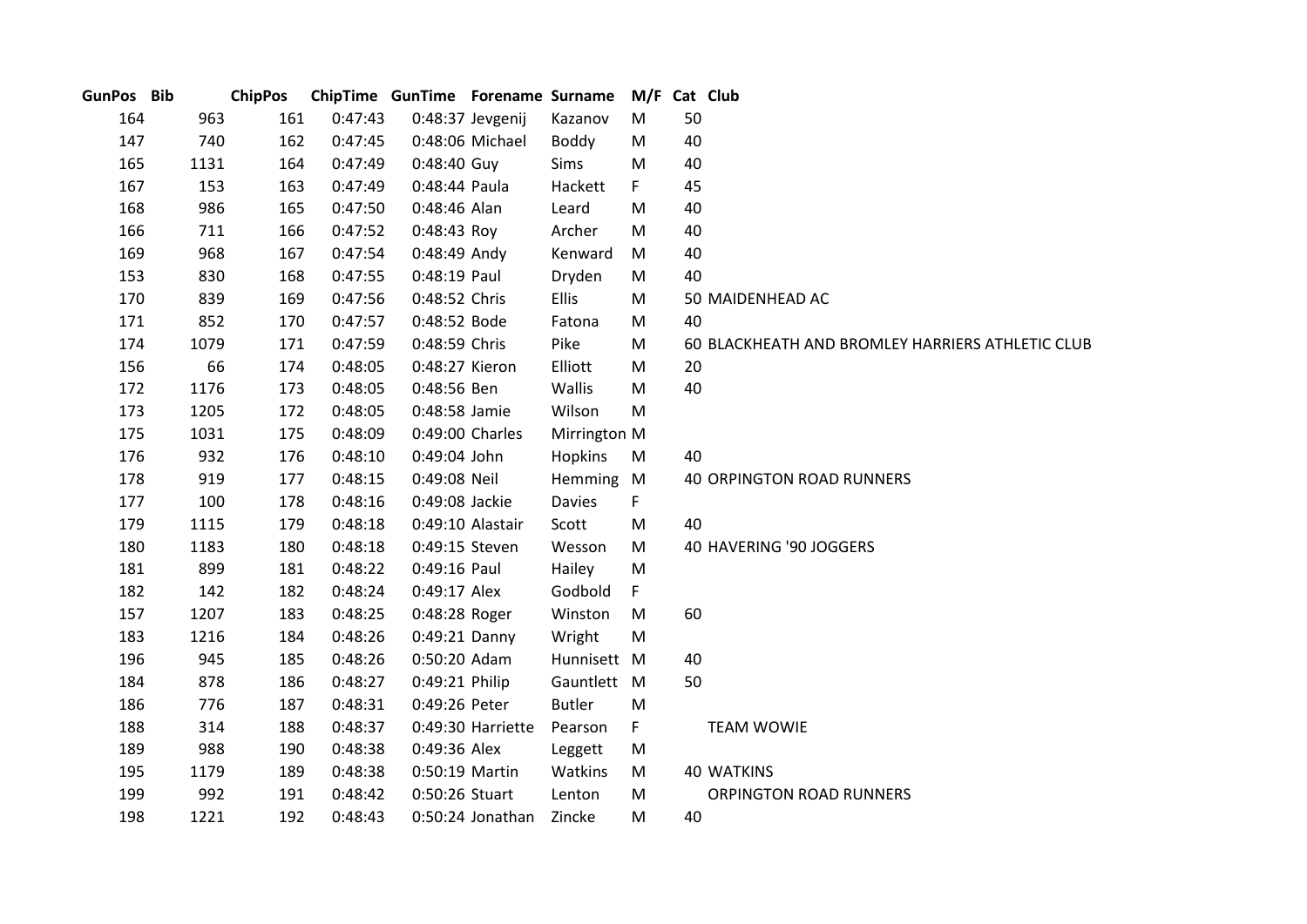| GunPos Bib |      | <b>ChipPos</b> |         | ChipTime GunTime Forename Surname |                 |                | M/F Cat Club |    |                                  |
|------------|------|----------------|---------|-----------------------------------|-----------------|----------------|--------------|----|----------------------------------|
| 190        | 1003 | 193            | 0:48:44 | 0:49:41 Jason                     |                 | Lowther        | M            |    | <b>40 AMENITIES</b>              |
| 191        | 886  | 195            | 0:48:50 | 0:49:43 Brian                     |                 | Godbold        | M            | 60 |                                  |
| 202        | 303  | 194            | 0:48:50 |                                   | 0:50:33 Eleanor | Parker         | F.           | 35 |                                  |
| 192        | 718  | 196            | 0:48:54 | 0:49:44 David                     |                 | Bacon          | M            |    | 50 HAVERING '90 JOGGERS          |
| 185        | 833  | 199            | 0:48:59 | 0:49:22 Andy                      |                 | Dunmall        | M            |    | 40 SWANLEY & DISTRICT AC         |
| 193        | 846  | 198            | 0:48:59 | 0:49:50 Simon                     |                 | Evans          | M            |    |                                  |
| 211        | 1149 | 197            | 0:48:59 | 0:50:51 Mark                      |                 | Stockdale-IM   |              |    | 50 ORPINGTON ROAD RUNNERS        |
| 206        | 159  | 200            | 0:49:01 | 0:50:43 Liz                       |                 | Hamilton F     |              | 35 |                                  |
| 194        | 405  | 201            | 0:49:05 |                                   | 0:50:04 Deborah | Ward           | F            | 45 |                                  |
| 213        | 1008 | 202            | 0:49:07 | 0:50:53 Bruce                     |                 | Maguire        | M            | 40 |                                  |
| 215        | 927  | 203            | 0:49:13 | 0:50:56 Matt                      |                 | Holdaway       | M            | 40 |                                  |
| 221        | 1192 | 204            | 0:49:17 | 0:51:10 Andy                      |                 | Whitnell       | M            |    | <b>40 BEXLEY AC</b>              |
| 222        | 1012 | 205            | 0:49:24 | 0:51:11 Paul                      |                 | Mann           | M            | 50 |                                  |
| 197        | 24   | 206            | 0:49:26 | 0:50:23 Susan L                   |                 | Beecham        | $\mathsf F$  |    | 45 ISTEAD & IFIELD HARRIERS      |
| 223        | 311  | 207            | 0:49:27 | 0:51:13 Leanne                    |                 | Pearce         | F            |    | <b>45 ORPINGTON</b>              |
| 200        | 149  | 208            | 0:49:29 | 0:50:28 Suki                      |                 | Greaves        | F.           | 45 |                                  |
| 226        | 1193 | 209            | 0:49:39 | $0:51:21$ James                   |                 | Whittle        | M            |    |                                  |
| 227        | 1111 | 211            | 0:49:39 | 0:51:24 Paul                      |                 | <b>Salliss</b> | M            | 50 |                                  |
| 229        | 1103 | 210            | 0:49:39 | 0:51:26 James                     |                 | Robertson M    |              |    |                                  |
| 201        | 214  | 212            | 0:49:40 | 0:50:33 Shelley                   |                 | Keable         | F            | 35 |                                  |
| 204        | 354  | 213            | 0:49:40 | 0:50:39 Gillian                   |                 | Selman         | F            | 35 |                                  |
| 203        | 389  | 214            | 0:49:44 | 0:50:38 Jenny                     |                 | Tomei          | F            |    |                                  |
| 232        | 71   | 215            | 0:49:44 |                                   | 0:51:28 Melissa | Cazzato        | F            |    |                                  |
| 233        | 954  | 216            | 0:49:46 | 0:51:36 Steve                     |                 | Jacobs         | M            | 50 |                                  |
| 207        | 328  | 217            | 0:49:47 | 0:50:46 Sarah                     |                 | Regan          | F            |    | 35 BROMLEY VETERANS AC           |
| 212        | 880  | 218            | 0:49:54 |                                   | 0:50:52 Andrew  | Gebbett        | M            |    | <b>40 ORPINGTON ROAD RUNNERS</b> |
| 208        | 717  | 219            | 0:49:56 | 0:50:47 Ranjit                    |                 | Baboolal       | M            | 60 |                                  |
| 209        | 1112 | 220            | 0:49:57 |                                   | 0:50:48 William | Sanders        | M            | 40 |                                  |
| 236        | 982  | 221            | 0:49:59 |                                   | 0:51:53 Stephen | Lawrence       | M            |    | 40 BEXLEY AC                     |
| 210        | 929  | 222            | 0:50:00 | 0:50:51 Chris                     |                 | Holmes         | M            | 40 |                                  |
| 214        | 1030 | 223            | 0:50:01 | 0:50:53 Phil                      |                 | Mind           | M            | 50 |                                  |
| 217        | 857  | 224            | 0:50:07 | 0:51:04 Mark                      |                 | Finch          | M            | 40 |                                  |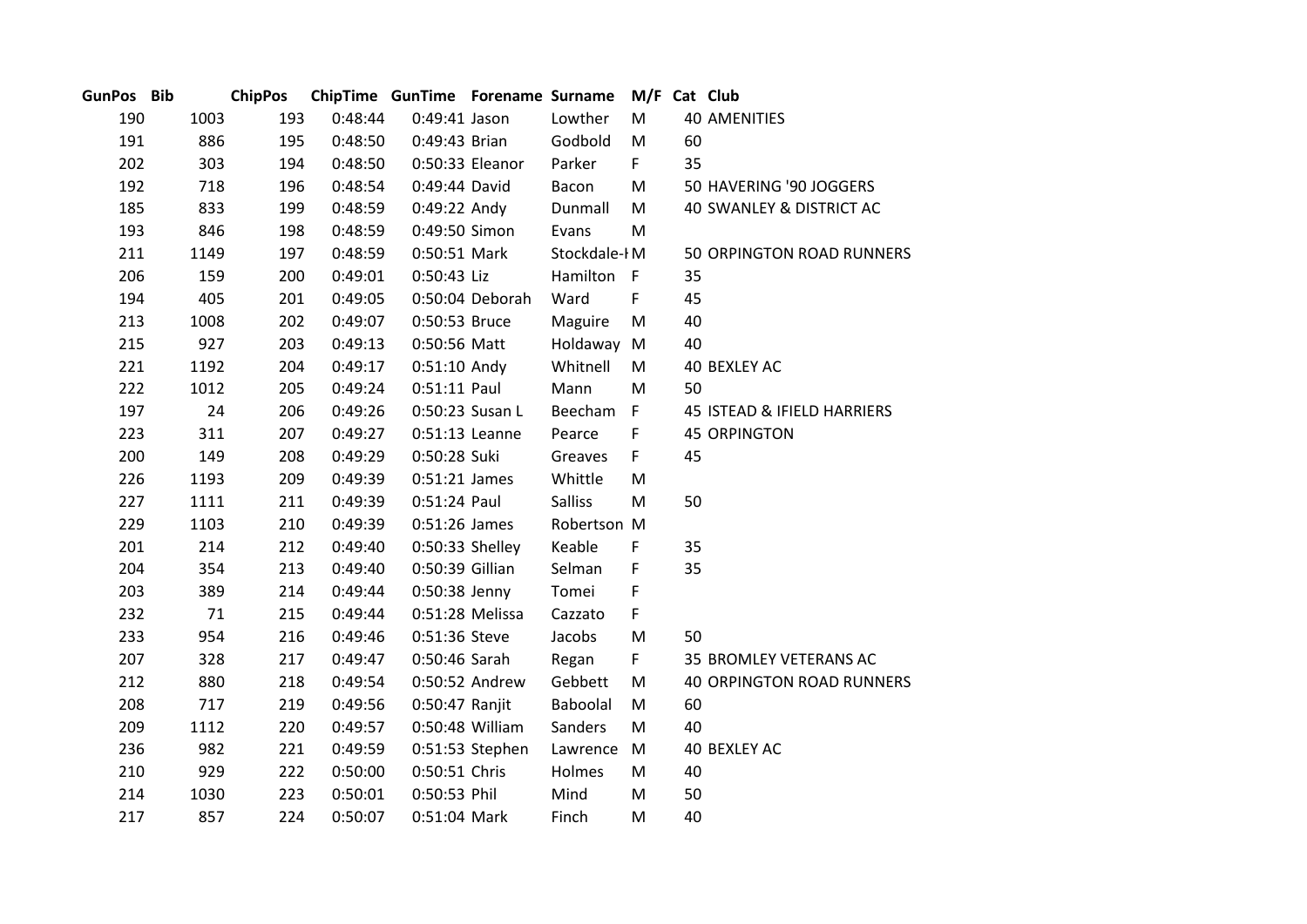| <b>GunPos</b> | <b>Bib</b> |      | <b>ChipPos</b> |         | ChipTime GunTime Forename Surname |                            |                         | M/F Cat Club |    |                                  |
|---------------|------------|------|----------------|---------|-----------------------------------|----------------------------|-------------------------|--------------|----|----------------------------------|
| 234           |            | 1006 | 225            | 0:50:08 | 0:51:51 John                      |                            | Macklen                 | M            |    |                                  |
| 216           |            | 50   | 226            | 0:50:09 | 0:51:01 Anke                      |                            | <b>Bronius</b>          | F            |    | 35 BECKENHAM RUNNING CLUB        |
| 218           |            | 774  | 227            | 0:50:11 | 0:51:04 Dave                      |                            | Burtonshav <sub>M</sub> |              |    | <b>40 ORPINGTON ROAD RUNNERS</b> |
| 239           |            | 406  | 228            | 0:50:12 | 0:51:57 Alison                    |                            | Ward                    | F            | 45 |                                  |
| 241           |            | 46   | 229            | 0:50:14 | 0:51:59 Lisa                      |                            | <b>Briggs</b>           | F            |    | DARTFORD ROAD RUNNERS            |
| 220           |            | 767  | 230            | 0:50:15 | 0:51:06 Adam                      |                            | <b>Bullers</b>          | M            |    | <b>40 STAMFORD STRIDERS</b>      |
| 243           |            | 842  | 231            | 0:50:17 | 0:52:05 Daniel                    |                            | Ericsson                | M            |    |                                  |
| 242           |            | 958  | 232            | 0:50:18 | 0:52:05 Neil                      |                            | Jopson                  | M            |    |                                  |
| 224           |            | 994  | 233            | 0:50:19 | 0:51:14 Colin                     |                            | Lewis                   | M            | 50 |                                  |
| 205           |            | 955  | 234            | 0:50:20 | 0:50:42 Jason                     |                            | Jones                   | M            | 40 |                                  |
| 225           |            | 423  | 236            | 0:50:20 | 0:51:14 Fiona                     |                            | Willis                  | F            | 35 |                                  |
| 244           |            | 68   | 235            | 0:50:20 | 0:52:05 Tracey                    |                            | Carson                  | F            | 45 |                                  |
| 247           |            | 76   | 237            | 0:50:26 | $0:52:15$ Gina                    |                            | Charleton F             |              |    | <b>RAVENS SCHOOL RUNNERS</b>     |
| 228           |            | 836  | 238            | 0:50:31 | 0:51:26 Julian                    |                            | Edmonds                 | M            | 50 |                                  |
| 230           |            | 916  | 239            | 0:50:32 | 0:51:28 Paul                      |                            | Haylock                 | M            |    |                                  |
| 231           |            | 985  | 241            | 0:50:32 | 0:51:28 Martin                    |                            | Leach                   | M            | 40 |                                  |
| 250           |            | 727  | 240            | 0:50:32 |                                   | 0:52:23 Matthew            | <b>Bassett</b>          | M            |    |                                  |
| 249           |            | 829  | 242            | 0:50:34 | 0:52:23 Sam                       |                            | Draper                  | M            |    |                                  |
| 248           |            | 227  | 243            | 0:50:36 | 0:52:22 Marc                      |                            | Knowles                 | F.           | 35 |                                  |
| 251           |            | 799  | 244            | 0:50:39 | 0:52:24 Andy                      |                            | Cook                    | M            |    | <b>40 ORPINGTON ROAD RUNNERS</b> |
| 252           |            | 31   | 245            | 0:50:44 |                                   | 0:52:26 Mariana            | Blagojevic F            |              |    |                                  |
| 219           |            | 185  | 246            | 0:50:45 | $0:51:05$ Iva                     |                            | Hopkins                 | F            | 35 |                                  |
| 256           |            | 910  | 247            | 0:50:49 | 0:52:36 Richard                   |                            | Harrison                | M            |    |                                  |
| 254           |            | 803  | 248            | 0:50:50 | 0:52:31 Adam                      |                            | Coumbe                  | M            | 50 |                                  |
| 257           |            | 254  | 249            | 0:50:51 |                                   | 0:52:36 Christine          | Martin                  | F.           | 45 |                                  |
| 275           |            | 1152 | 250            | 0:50:52 | 0:53:28 Joel                      |                            | Swann                   | M            |    |                                  |
| 235           |            | 341  | 251            | 0:50:53 |                                   | 0:51:51 Catherine Ruffle   |                         | F.           | 35 |                                  |
| 237           |            | 1039 | 252            | 0:50:58 | 0:51:54 Neil                      |                            | Moses                   | M            |    | 50 HAVERING '90 JOGGERS          |
| 238           |            | 849  | 254            | 0:50:59 |                                   | 0:51:57 Alexander Fallon   |                         | M            | 20 |                                  |
| 258           |            | 953  | 253            | 0:50:59 |                                   | 0:52:43 Christophe Jackson |                         | M            | 50 |                                  |
| 240           |            | 57   | 256            | 0:51:02 | 0:51:58 Clare                     |                            | Brown                   | F.           |    | 45 SWANLEY AC                    |
| 261           |            | 1028 | 255            | 0:51:02 | 0:52:49 Elliot                    |                            | Miller                  | M            |    |                                  |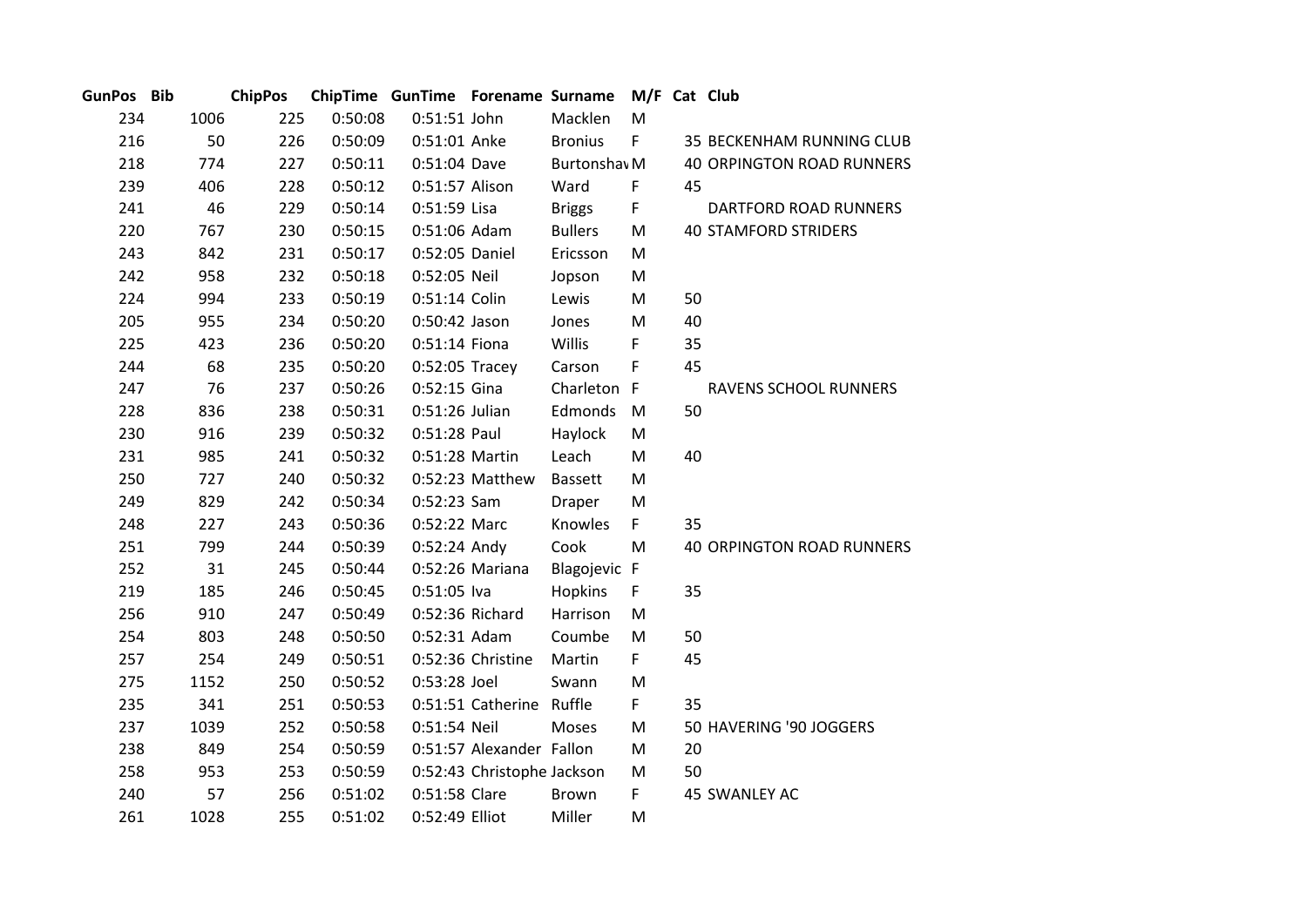| GunPos Bib |      | <b>ChipPos</b> |     |         | ChipTime GunTime Forename Surname |                          |               |    |    | M/F Cat Club                     |
|------------|------|----------------|-----|---------|-----------------------------------|--------------------------|---------------|----|----|----------------------------------|
| 245        | 1194 |                | 258 | 0:51:10 | 0:52:06 Robert                    |                          | Whyte         | M  | 40 |                                  |
| 264        | 1075 |                | 257 | 0:51:10 | 0:52:56 Nigel                     |                          | Penney        | M  | 40 |                                  |
| 263        | 1200 |                | 259 | 0:51:11 | $0:52:54$ lain                    |                          | Willatt       | M  | 50 |                                  |
| 268        |      | 904            | 260 | 0:51:25 | 0:53:07 Andy                      |                          | Hamilton      | M  | 40 |                                  |
| 270        |      | 870            | 261 | 0:51:26 | 0:53:18 Adam                      |                          | Frost         | M  | 50 |                                  |
| 273        |      | 816            | 262 | 0:51:30 | 0:53:23 Paul                      |                          | Dallison      | M  |    | <b>BEXLEY AC</b>                 |
| 253        |      | 915            | 263 | 0:51:38 | 0:52:30 Paul                      |                          | Haughey       | M  | 40 |                                  |
| 255        |      | 897            | 264 | 0:51:39 | 0:52:34 John                      |                          | Hackett       | M  | 40 |                                  |
| 274        |      | 797            | 265 | 0:51:42 |                                   | 0:53:24 Nicholas         | Compton       | M  |    |                                  |
| 301        |      | 781            | 266 | 0:51:45 | 0:54:22 James                     |                          | Castillo      | M  |    |                                  |
| 246        |      | 172            | 267 | 0:51:46 | 0:52:08 Susan                     |                          | <b>Browne</b> | F  | 45 |                                  |
| 276        |      | 394            | 268 | 0:51:46 |                                   | 0:53:29 Marijana         | Urbany        | F  |    | 45 BROMLEY VETERANS AC           |
| 277        |      | 88             | 269 | 0:51:48 |                                   | 0:53:30 Alexandra Cooper |               | F. |    | 35 DARTFORD ROAD RUNNERS         |
| 260        | 1055 |                | 271 | 0:51:49 | 0:52:48 Darren                    |                          | O'Brien       | M  |    | <b>40 CAMBRIDGE HARRIERS</b>     |
| 278        |      | 860            | 270 | 0:51:49 |                                   | 0:53:33 Stephen          | Finlay        | M  | 40 |                                  |
| 259        |      | 173            | 272 | 0:51:53 | 0:52:46 Jane                      |                          | Henderson F   |    |    | 45 NORTH SHIELDS POLY            |
| 262        | 1013 |                | 273 | 0:52:00 |                                   | 0:52:54 Richard          | Mansell       | M  | 50 |                                  |
| 283        |      | 872            | 274 | 0:52:00 | $0:53:46$ Gary                    |                          | Gainsford M   |    |    | <b>40 ORPINGTON ROAD RUNNERS</b> |
| 286        |      | 823            | 275 | 0:52:01 | 0:53:51 David                     |                          | Dixon         | M  |    | 50 HAVERING '90 JOGGERS          |
| 266        |      | 302            | 277 | 0:52:05 | 0:53:02 Helen                     |                          | Paone         | F. | 35 |                                  |
| 284        | 1045 |                | 276 | 0:52:05 | 0:53:48 Adam                      |                          | Lawrence M    |    |    |                                  |
| 287        |      | 340            | 278 | 0:52:06 | 0:53:51 Pippa                     |                          | Rudman        | F. |    | 35 ORPINGTON ROAD RUNNERS        |
| 289        |      | 779            | 279 | 0:52:07 | 0:53:56 John                      |                          | Cannon        | M  |    | <b>40 AMENITIES</b>              |
| 267        | 1102 |                | 280 | 0:52:09 | 0:53:04 Neil                      |                          | Roberts       | M  | 40 |                                  |
| 265        |      | 737            | 281 | 0:52:10 | 0:53:01 Trevor                    |                          | <b>Biggs</b>  | M  | 60 |                                  |
| 288        |      | 383            | 282 | 0:52:13 | 0:53:55 Carla                     |                          | Sullivan      | F  |    |                                  |
| 269        |      | 312            | 283 | 0:52:17 | 0:53:13 Jodie                     |                          | Pearce        | F  | 20 |                                  |
| 291        |      | 818            | 284 | 0:52:18 | 0:53:59 Gareth                    |                          | <b>Davies</b> | M  | 40 |                                  |
| 271        |      | 17             | 285 | 0:52:22 | 0:53:19 Emily                     |                          | Barnard       | F. |    |                                  |
| 272        | 1095 |                | 286 | 0:52:22 | 0:53:19 Kerim                     |                          | Ramadam M     |    |    |                                  |
| 299        |      | 867            | 287 | 0:52:32 | 0:54:20 David                     |                          | Fowler        | M  |    |                                  |
| 298        |      | 748            | 288 | 0:52:35 |                                   | 0:54:19 Michael          | <b>Bowley</b> | M  | 20 |                                  |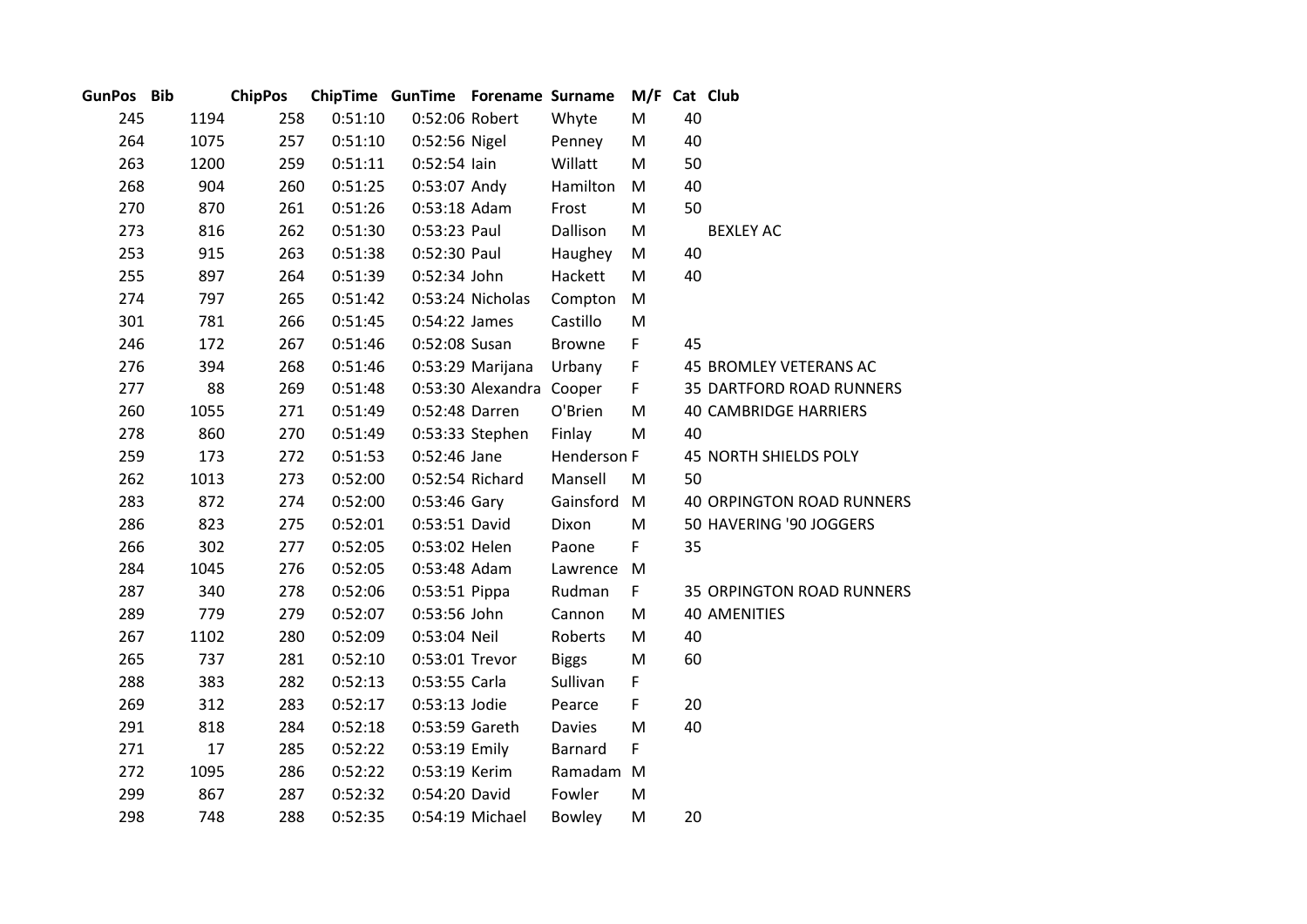| GunPos Bib |                | <b>ChipPos</b> |         | ChipTime GunTime Forename Surname |                        |               | M/F Cat Club |    |                                  |
|------------|----------------|----------------|---------|-----------------------------------|------------------------|---------------|--------------|----|----------------------------------|
| 300        | 231            | 289            | 0:52:38 |                                   | 0:54:21 Rebecca        | Larkin        | F.           |    |                                  |
| 280        | 898            | 290            | 0:52:40 | 0:53:37 Roger                     |                        | Hagan         | M            |    | 50 HAVERING '90 JOGGERS          |
| 302        | 979            | 291            | 0:52:46 | 0:54:33 David                     |                        | Land          | M            | 40 |                                  |
| 281        | 134            | 292            | 0:52:47 | 0:53:41 Joanna                    |                        | Gallagher     | F.           | 20 |                                  |
| 303        | 943            | 293            | 0:52:47 | 0:54:38 Jim                       |                        | Hughes        | M            | 60 |                                  |
| 282        | 964            | 294            | 0:52:51 | 0:53:44 Steve                     |                        | Keable        | M            |    |                                  |
| 285        | 412            | 295            | 0:52:51 | 0:53:50 Chloe                     |                        | Weaver        | F            |    |                                  |
| 305        | 1043           | 296            | 0:52:54 | 0:54:45 David                     |                        | <b>Myers</b>  | M            | 40 |                                  |
| 307        | 138            | 297            | 0:52:56 |                                   | 0:54:51 Colette        | Gebbett       | F.           |    | <b>35 ORPINGTON ROAD RUNNERS</b> |
| 304        | 1135           | 298            | 0:52:59 | 0:54:43 Alan                      |                        | Smith         | M            |    | 40 SLGR                          |
| 290        | 766            | 299            | 0:53:02 | 0:53:58 Paul                      |                        | <b>Buck</b>   | M            | 40 |                                  |
| 306        | 1089           | 300            | 0:53:02 |                                   | $0:54:49$ Harvey       | Pugh          | M            | 40 |                                  |
| 292        | 417            | 301            | 0:53:04 |                                   | 0:54:01 Monica         | Whitefield F  |              |    | <b>45 CAMBRIDGE HARRIERS</b>     |
| 308        | 1210           | 302            | 0:53:06 | 0:54:53 Nigel                     |                        | Wood          | M            | 50 |                                  |
| 309        | 713            | 303            | 0:53:08 | 0:54:55 Dave                      |                        | Asbridge      | M            | 40 |                                  |
| 279        | 21             | 304            | 0:53:11 | 0:53:35 Emma                      |                        | <b>Bass</b>   | F            | 45 |                                  |
| 310        | 53             | 305            | 0:53:13 | 0:55:04 Claire4                   |                        | <b>Brooks</b> | F            |    | <b>35 ORPINGTON ROAD RUNNERS</b> |
| 293        | 1020           | 307            | 0:53:17 | $0:54:10$ Joseph                  |                        | Mccrory       | M            |    |                                  |
| 294        | 884            | 306            | 0:53:17 | $0:54:13$ Joseph                  |                        | Gill          | M            | 20 |                                  |
| 295        | 1019           | 308            | 0:53:18 | 0:54:14 Chris                     |                        | Mccartney M   |              | 40 |                                  |
| 296        | 1181           | 309            | 0:53:19 | 0:54:16 Gary                      |                        | Wayman        | M            | 40 |                                  |
| 312        | 379            | 310            | 0:53:23 | 0:55:08 Gill                      |                        | Stewart       | F            | 35 |                                  |
| 297        | 1225           | 311            | 0:53:27 | 0:54:18 Natalie                   |                        | Stoneham F    |              |    |                                  |
| 335        | 1195           | 312            | 0:53:36 | 0:56:12 Alan                      |                        | Wicks         | M            |    | 40 HAVERING 90 JOGGERS           |
| 315        | 892            | 313            | 0:53:40 | 0:55:23 Luke                      |                        | Green         | M            |    |                                  |
| 316        | 944            | 314            | 0:53:42 | $0:55:29$ lan                     |                        | Humphrey M    |              | 50 |                                  |
| 336        | 139            | 315            | 0:53:43 |                                   | 0:56:15 Samantha Geear |               | F            | 35 |                                  |
| 317        | 837            | 316            | 0:53:47 |                                   | 0:55:30 Michael        | Edmunds       | M            | 60 |                                  |
| 320        | $\overline{2}$ | 317            | 0:53:49 | 0:55:43 Jane                      |                        | Anderson F    |              |    | 45 BEXLEY AC                     |
| 322        | 999            | 318            | 0:53:58 | 0:55:47 Neal                      |                        | Lillis        | M            | 40 |                                  |
| 324        | 107            | 319            | 0:53:59 | 0:55:53 Anita                     |                        | Dubery        | F            |    | <b>45 ORPINGTON ROAD RUNNERS</b> |
| 325        | 1187           | 320            | 0:54:00 |                                   | 0:55:53 Howard         | Whatford      | M            | 40 |                                  |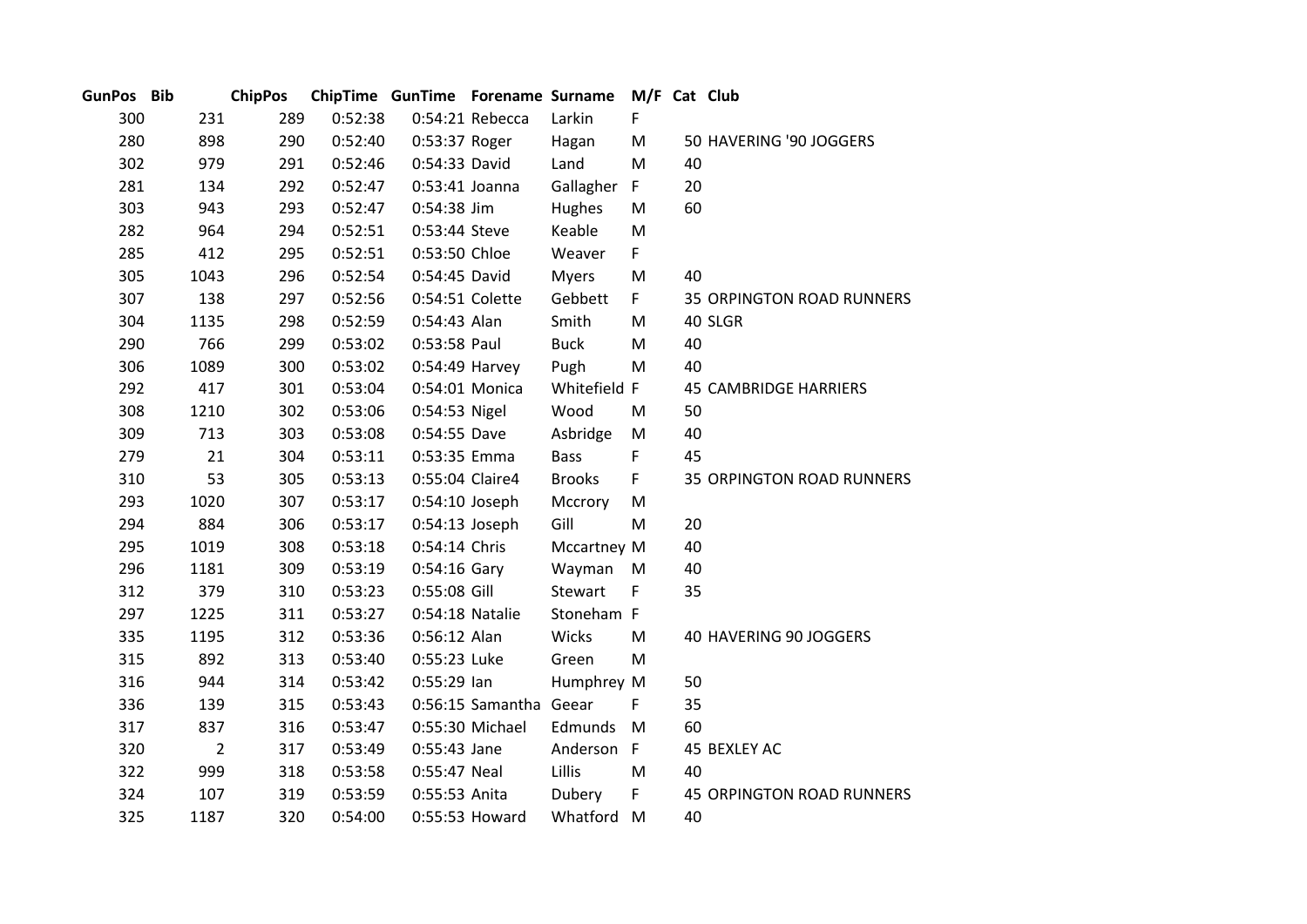| GunPos Bib |      | <b>ChipPos</b> |         | ChipTime GunTime Forename Surname |                           |                | M/F Cat Club |    |                                     |
|------------|------|----------------|---------|-----------------------------------|---------------------------|----------------|--------------|----|-------------------------------------|
| 321        | 775  | 321            | 0:54:01 |                                   | 0:55:46 Anthony           | <b>Buss</b>    | M            | 40 |                                     |
| 354        | 966  | 322            | 0:54:02 |                                   | 0:56:56 Christophe Keetch |                | M            |    |                                     |
| 350        | 168  | 323            | 0:54:10 | 0:56:47 Susan                     |                           | Hart           | F            | 45 |                                     |
| 311        | 826  | 325            | 0:54:11 |                                   | 0:55:07 Michael           | Douglas        | M            |    |                                     |
| 349        | 421  | 324            | 0:54:11 | 0:56:46 Anna                      |                           | Willard        | F.           |    | 35 SWANLEY & DISTRICT AC            |
| 351        | 769  | 326            | 0:54:15 | 0:56:52 Nigel                     |                           | <b>Bulmer</b>  | M            |    | 50 BLACKHEATH & BROMLEY HARRIERS AC |
| 331        | 441  | 327            | 0:54:21 | 0:56:08 Joanne                    |                           | Sinton-Hew F   |              | 45 |                                     |
| 337        | 965  | 328            | 0:54:25 | 0:56:18 John                      |                           | Keane          | M            |    | 50 BEXLEY AC                        |
| 360        | 45   | 329            | 0:54:25 |                                   | 0:57:06 Hannah            | <b>Bridges</b> | F.           | 35 |                                     |
| 313        | 812  | 330            | 0:54:26 | 0:55:19 Steve                     |                           | Cunninghai M   |              | 40 |                                     |
| 314        | 721  | 331            | 0:54:27 | 0:55:22 Mike                      |                           | Balcome        | M            | 40 |                                     |
| 332        | 1088 | 332            | 0:54:27 |                                   | 0:56:10 Michael           | Pugh           | M            |    |                                     |
| 338        | 283  | 333            | 0:54:29 | 0:56:18 Tricia                    |                           | Murray         | F.           |    | <b>45 ORPINGTON ROAD RUNNERS</b>    |
| 455        | 750  | 334            | 0:54:33 | 1:00:35 Alan                      |                           | <b>Bragoli</b> | M            | 40 |                                     |
| 339        | 820  | 335            | 0:54:36 |                                   | 0:56:21 Andrew            | Delamain       | M            | 40 |                                     |
| 342        | 848  | 336            | 0:54:37 | 0:56:30 Mark                      |                           | Fallon         | M            | 50 |                                     |
| 363        | 1074 | 337            | 0:54:37 |                                   | 0:57:10 Stephen           | Penn           | M            | 40 |                                     |
| 340        | 390  | 338            | 0:54:39 | 0:56:22 Julie                     |                           | <b>Travers</b> | F.           | 45 |                                     |
| 319        | 908  | 340            | 0:54:41 | 0:55:39 Roger                     |                           | Harris         | M            |    | 60 BROMLEY VETERANS AC              |
| 341        | 241  | 339            | 0:54:41 | 0:56:29 Sarah                     |                           | Littler        | F.           | 35 |                                     |
| 366        | 962  | 341            | 0:54:44 | 0:57:16 Terry                     |                           | Kay            | M            |    |                                     |
| 318        | 217  | 342            | 0:54:45 | 0:55:36 Sue                       |                           | Kempson        | F.           |    | <b>45 BENFLEET RUNNING CLUB</b>     |
| 343        | 1098 | 343            | 0:54:47 | 0:56:30 James                     |                           | Reeves         | M            |    |                                     |
| 347        | 371  | 344            | 0:54:47 | 0:56:41 Jalina                    |                           | Smith          | F            | 45 |                                     |
| 323        | 1110 | 345            | 0:54:48 | 0:55:48 Mark                      |                           | Russell        | M            | 40 |                                     |
| 373        | 196  | 346            | 0:54:50 | 0:57:41 Lucy                      |                           | Hutchinson F   |              | 35 |                                     |
| 344        | 321  | 347            | 0:54:51 | 0:56:33 Adele                     |                           | Prince         | $\mathsf F$  |    | 35 KENT AC                          |
| 346        | 33   | 348            | 0:54:51 |                                   | 0:56:39 Alexandra Bodley  |                | F.           | 35 |                                     |
| 345        | 1099 | 349            | 0:54:53 | 0:56:36 Scott                     |                           | Reeves         | M            | 20 |                                     |
| 328        | 933  | 350            | 0:55:00 |                                   | 0:56:01 Andrew            | Hopkins        | M            | 40 |                                     |
| 379        | 918  | 351            | 0:55:00 |                                   | 0:57:50 Brendan           | Hegarty        | M            | 50 |                                     |
| 372        | 789  | 352            | 0:55:04 |                                   | 0:57:37 Thomas            | Clark          | M            |    |                                     |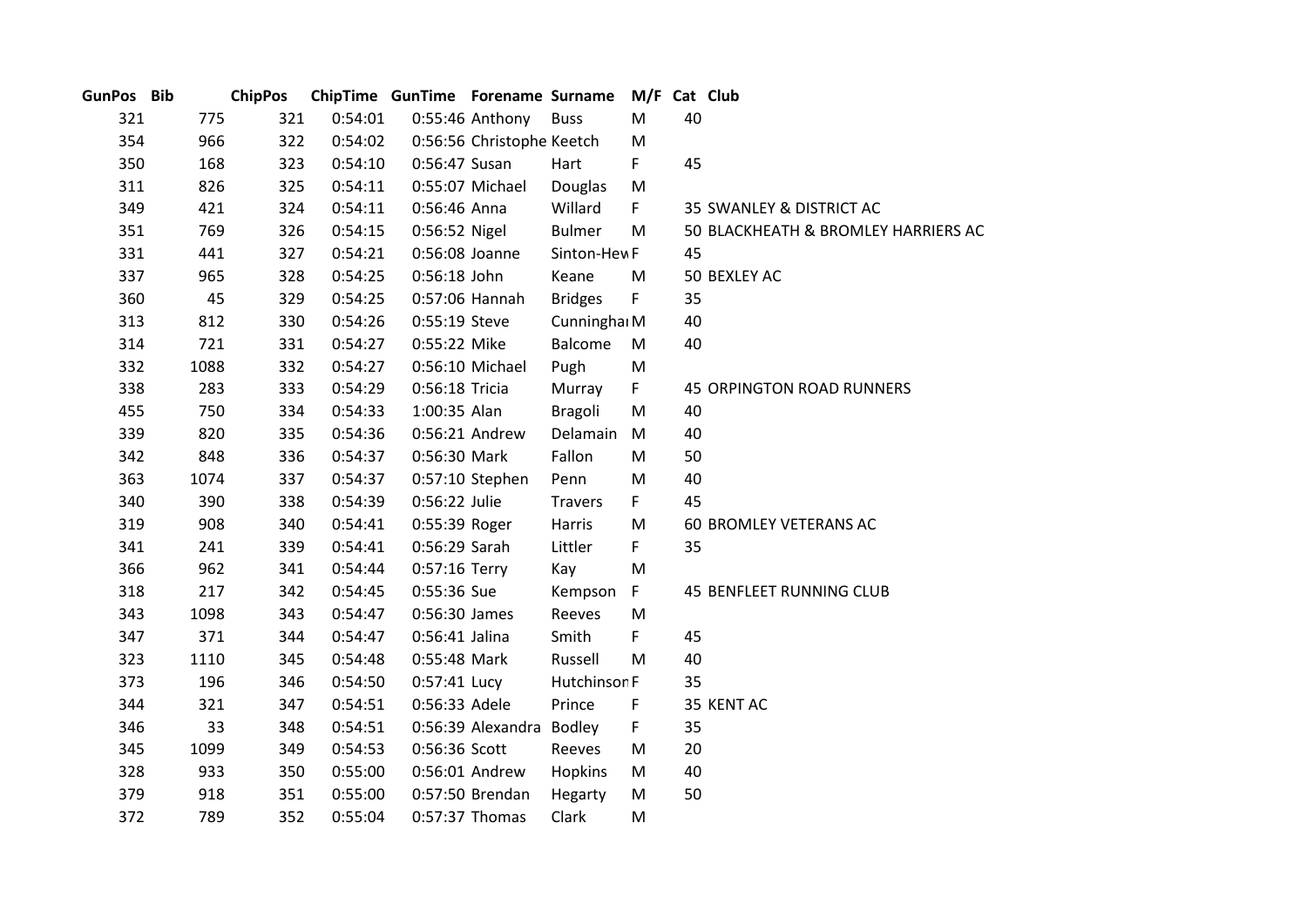| GunPos Bib |      | <b>ChipPos</b> |         | ChipTime GunTime Forename Surname M/F Cat Club |                         |                               |      |    |                                                  |
|------------|------|----------------|---------|------------------------------------------------|-------------------------|-------------------------------|------|----|--------------------------------------------------|
| 329        | 258  | 354            | 0:55:07 | 0:56:04 Joanna                                 |                         | Matthews F                    |      | 35 |                                                  |
| 358        | 266  | 353            | 0:55:07 | 0:57:00 Penny                                  |                         | Meier                         | F    |    | <b>35 ORPINGTON ROAD RUNNERS</b>                 |
| 326        | 1027 | 356            | 0:55:08 |                                                |                         | 0:55:59 Alexander Middleton M |      |    |                                                  |
| 356        | 316  | 355            | 0:55:08 | 0:56:57 Kelly                                  |                         | Perkins                       | F.   |    | <b>35 ORPINGTON ROAD RUNNERS</b>                 |
| 327        | 171  | 357            | 0:55:09 |                                                | 0:56:00 Candice         | Heath                         | F    |    |                                                  |
| 353        | 136  | 358            | 0:55:09 | 0:56:55 Julia                                  |                         | Garvey                        | F    | 45 |                                                  |
| 352        | 115  | 359            | 0:55:10 | 0:56:54 Denise                                 |                         | Eva                           | F    | 35 |                                                  |
| 334        | 1147 | 360            | 0:55:11 | 0:56:11 Gareth                                 |                         | Starr                         | M    |    |                                                  |
| 357        | 731  | 361            | 0:55:12 |                                                | 0:56:58 Michael         | Bennett                       | M    |    | 50 ORPINGTON ROAD RUNNERS                        |
| 375        | 877  | 362            | 0:55:12 | 0:57:44 Rob                                    |                         | Garvey                        | M    | 40 |                                                  |
| 381        | 345  | 363            | 0:55:12 | 0:57:53 Louise                                 |                         | Ryan                          | F    | 35 |                                                  |
| 382        | 137  | 364            | 0:55:13 | 0:58:00 Helen                                  |                         | Gear                          | F    |    |                                                  |
| 330        | 761  | 365            | 0:55:15 | 0:56:08 James                                  |                         | <b>Broomfield M</b>           |      |    |                                                  |
| 362        | 165  | 366            | 0:55:19 | 0:57:07 Dianne                                 |                         | Hardman F                     |      | 35 |                                                  |
| 364        | 232  | 367            | 0:55:20 | 0:57:11 Gillian                                |                         | Lawrence F                    |      |    | <b>45 ORPINGTON ROAD RUNNERS</b>                 |
| 365        | 1198 | 368            | 0:55:26 | $0:57:15$ Alan                                 |                         | Wilby                         | M    | 50 |                                                  |
| 368        | 881  | 369            | 0:55:27 | 0:57:22 Sean                                   |                         | Gebbett                       | M    | 20 |                                                  |
| 367        | 754  | 370            | 0:55:28 | 0:57:19 Alan                                   |                         | <b>Bridger</b>                | M    |    |                                                  |
| 383        | 398  | 371            | 0:55:34 | $0:58:06$ Jay                                  |                         | Walker                        | F.   | 35 |                                                  |
| 369        | 733  | 372            | 0:55:35 | 0:57:22 Nick                                   |                         | Beston                        | M    |    | <b>40 ORPINGTON ROAD RUNNERS</b>                 |
| 387        | 1049 | 373            | 0:55:40 | 0:58:18 Nick                                   |                         | Newton                        | M    |    | <b>CLAPHAM CHASERS</b>                           |
| 386        | 1163 | 374            | 0:55:41 | 0:58:14 Simon                                  |                         | Tolson                        | M    |    | 40 BLACKHEATH AND BROMLEY HARRIERS ATHLETIC CLUB |
| 391        | 882  | 375            | 0:55:42 |                                                | 0:58:28 Benjamin George |                               | M    |    | 20 TEAM WOWIE                                    |
| 393        | 900  | 376            | 0:55:44 | 0:58:29 Paul                                   |                         | Haines                        | M    | 50 |                                                  |
| 348        | 444  | 377            | 0:55:45 | 0:56:42 Ken                                    |                         | Lucas                         | M    |    |                                                  |
| 370        | 1185 | 379            | 0:55:46 | 0:57:28 Matt                                   |                         | Wetheridg M                   |      |    |                                                  |
| 371        | 27   | 378            | 0:55:46 | 0:57:31 Lucy                                   |                         | Bennett F                     |      |    |                                                  |
| 388        | 190  | 380            | 0:55:47 | 0:58:21 Jane                                   |                         | Hughes                        | F    | 45 |                                                  |
| 389        | 109  | 381            | 0:55:47 | 0:58:23 Felicity                               |                         | Edwards                       | $-F$ | 35 |                                                  |
| 392        | 108  | 382            | 0:55:52 | 0:58:28 Jane                                   |                         | Edwarde                       | F    | 35 |                                                  |
| 374        | 413  | 383            | 0:55:53 |                                                | 0:57:43 Amanda          | Weekes                        | F    |    | <b>45 ORPINGTON ROADRUNNERS</b>                  |
| 376        | 346  | 384            | 0:55:56 | 0:57:46 Shelley                                |                         | Samuels                       | F    | 35 |                                                  |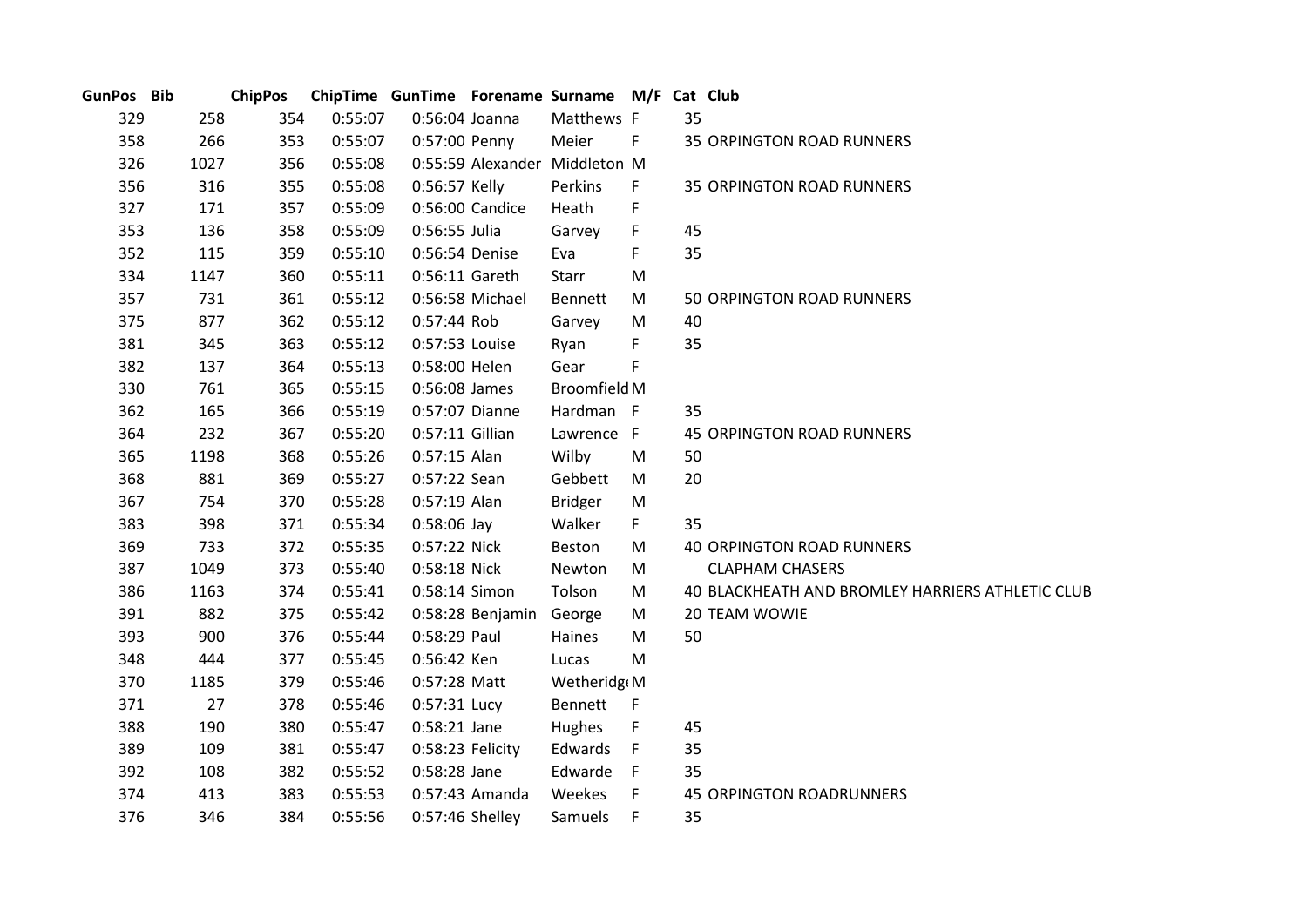| GunPos Bib |      | <b>ChipPos</b> |         |                 |                 | ChipTime GunTime Forename Surname M/F Cat Club |              |    |                                  |
|------------|------|----------------|---------|-----------------|-----------------|------------------------------------------------|--------------|----|----------------------------------|
| 378        | 1002 | 385            | 0:55:57 | 0:57:47 Daniel  |                 | Lowe                                           | M            |    |                                  |
| 380        | 210  | 386            | 0:55:57 | 0:57:51 Emma    |                 | Jones                                          | F.           |    | <b>35 ORPINGTONN</b>             |
| 355        | 961  | 387            | 0:56:00 | 0:56:57 Nick    |                 | Kasper                                         | M            |    | 50 ORPINGTON ROAD RUNNERS        |
| 401        | 98   | 388            | 0:56:02 | 0:58:42 Kate    |                 | Custis                                         | F.           |    | <b>45 ORPINGTON ROAD RUNNERS</b> |
| 400        | 1150 | 389            | 0:56:04 | 0:58:42 Chris   |                 | Sudduth                                        | M            |    | <b>40 TEAM SUDDUTH</b>           |
| 407        | 734  | 390            | 0:56:08 | 0:58:48 Adam    |                 | Bettinson M                                    |              | 40 |                                  |
| 361        | 796  | 391            | 0:56:09 | 0:57:07 Leslie  |                 | Commodor M                                     |              |    | <b>TEAM L</b>                    |
| 333        | 972  | 392            | 0:56:11 |                 | 0:56:11 Richard | <b>King</b>                                    | M            |    |                                  |
| 359        | 124  | 393            | 0:56:12 | 0:57:05 Gino    |                 | <b>Brand</b>                                   | M            |    |                                  |
| 384        | 247  | 394            | 0:56:14 | 0:58:08 Daisy   |                 | Lukas                                          | F            | 35 |                                  |
| 412        | 202  | 395            | 0:56:16 | 0:58:59 Erica   |                 | Jacobs                                         | F.           | 45 |                                  |
| 385        | 1021 | 396            | 0:56:17 | $0:58:14$ lain  |                 | Mcgregor M                                     |              |    |                                  |
| 411        | 1114 | 397            | 0:56:17 | 0:58:58 Dave    |                 | Scothern                                       | M            | 40 |                                  |
| 418        | 948  | 398            | 0:56:26 | 0:59:16 Daniel  |                 | Hutchinson M                                   |              |    |                                  |
| 416        | 728  | 399            | 0:56:35 | 0:59:08 Paul    |                 | <b>Bates</b>                                   | M            |    | <b>40 RUNNERSWORLD</b>           |
| 417        | 805  | 401            | 0:56:37 | 0:59:12 Laurie  |                 | Cram                                           | M            | 60 |                                  |
| 422        | 1060 | 400            | 0:56:37 | 0:59:22 Matt    |                 | Osborn                                         | M            |    |                                  |
| 395        | 141  | 403            | 0:56:39 | 0:58:30 Natalie |                 | Gloag                                          | F            | 35 |                                  |
| 396        | 810  | 402            | 0:56:39 | 0:58:30 Tom     |                 | Cubitt                                         | M            |    |                                  |
| 394        | 103  | 404            | 0:56:40 | 0:58:29 Sophie  |                 | Donoghue F                                     |              | 35 |                                  |
| 419        | 773  | 405            | 0:56:41 | 0:59:17 Clive   |                 | <b>Burrow</b>                                  | M            |    | 40 HAVERING '90 JOGGERS          |
| 390        | 703  | 406            | 0:56:44 | 0:58:26 Matt    |                 | Abel                                           | M            |    |                                  |
| 397        | 378  | 407            | 0:56:47 | 0:58:33 Laura   |                 | Stevenson F                                    |              | 45 |                                  |
| 377        | 1017 | 408            | 0:56:49 | 0:57:46 Paul    |                 | Matthews M                                     |              | 40 |                                  |
| 425        | 252  | 409            | 0:56:51 | 0:59:34 Beth    |                 | Magee                                          | $\mathsf{F}$ | 35 |                                  |
| 405        | 161  | 410            | 0:56:52 | 0:58:46 Jo      |                 | Hampton F                                      |              |    | <b>45 ORPINGTON ROAD RUNNERS</b> |
| 406        | 736  | 411            | 0:56:52 | 0:58:47 Brian   |                 | <b>Biddlecoml M</b>                            |              |    | 50 RAVENS SCHOOL RUNNERS         |
| 423        | 189  | 412            | 0:56:52 | 0:59:25 Emily   |                 | Hudson                                         | F.           |    | ORPINGTON ROAD RUNNERS           |
| 398        | 1136 | 413            | 0:56:53 | 0:58:41 Darren  |                 | Smith                                          | M            | 40 |                                  |
| 399        | 758  | 414            | 0:56:53 | 0:58:41 Paul    |                 | <b>Brooks</b>                                  | M            | 40 |                                  |
| 403        | 167  | 415            | 0:56:54 | 0:58:44 Karen   |                 | Harrison                                       | F.           | 35 |                                  |
| 431        | 296  | 416            | 0:56:56 | 0:59:43 Claire  |                 | Osborn                                         | F            |    |                                  |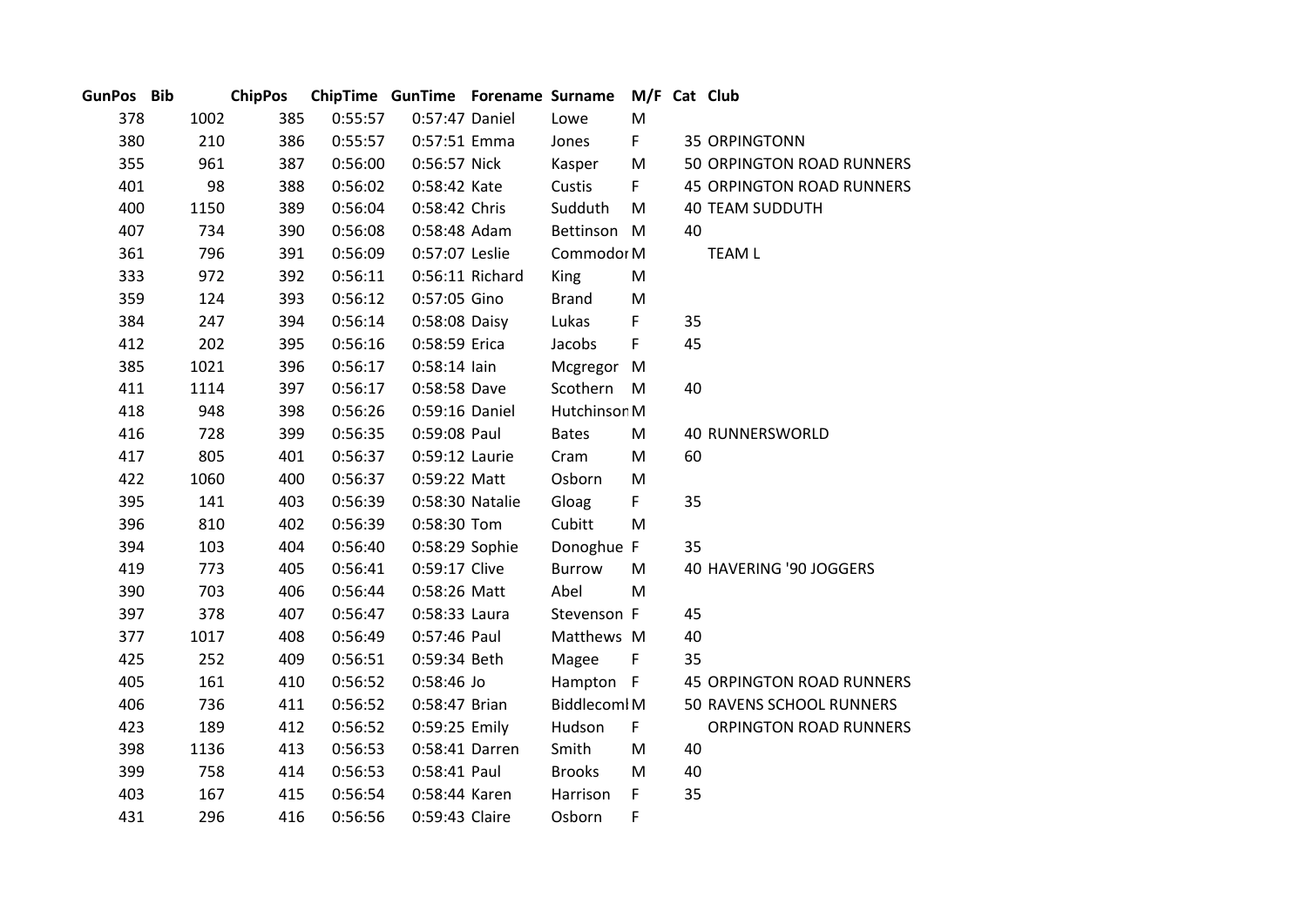| GunPos Bib |      | <b>ChipPos</b> |         | ChipTime GunTime Forename Surname M/F Cat Club |                          |                 |    |    |                                       |
|------------|------|----------------|---------|------------------------------------------------|--------------------------|-----------------|----|----|---------------------------------------|
| 404        | 64   | 417            | 0:56:57 | 0:58:45 Laura                                  |                          | Caldwell        | F  |    | <b>35 ORPINGTON ROAD RUNNERS</b>      |
| 402        | 317  | 418            | 0:56:58 | 0:58:43 Karen                                  |                          | Perry           | F  | 45 |                                       |
| 432        | 420  | 419            | 0:56:59 | 0:59:44 Jo                                     |                          | Wilkinson F     |    |    |                                       |
| 408        | 150  | 420            | 0:57:04 | 0:58:54 Elaine                                 |                          | Green           | F  | 55 |                                       |
| 427        | 935  | 421            | 0:57:05 | 0:59:39 Tomas                                  |                          | Houska          | M  |    |                                       |
| 428        | 399  | 422            | 0:57:05 |                                                | 0:59:39 Alexandra Walker |                 | F  |    |                                       |
| 410        | 220  | 423            | 0:57:08 | 0:58:58 Carole                                 |                          | Keogh           | F. | 35 |                                       |
| 409        | 1167 | 424            | 0:57:11 | 0:58:57 Daniel                                 |                          | Tudor           | M  |    | 40 HAVERING '90 JOGGERS               |
| 413        | 871  | 425            | 0:57:13 | 0:59:04 Harry                                  |                          | Frost           | M  | 20 |                                       |
| 415        | 742  | 426            | 0:57:15 |                                                | 0:59:06 Andrew           | Bowden-Br M     |    | 40 |                                       |
| 414        | 133  | 431            | 0:57:16 | 0:59:05 Jemma                                  |                          | Gallagher F     |    |    |                                       |
| 434        | 393  | 428            | 0:57:16 | 0:59:55 Anne                                   |                          | Unseld          | F. |    | 65+ BROMLEY VETERANS AC               |
| 435        | 909  | 430            | 0:57:16 | 0:59:56 Robert                                 |                          | Harrison        | M  | 40 |                                       |
| 436        | 1124 | 427            | 0:57:16 | 0:59:58 David                                  |                          | Shaw            | M  | 50 |                                       |
| 437        | 384  | 429            | 0:57:16 | 1:00:00 Lucy                                   |                          | Szymonski F     |    | 45 |                                       |
| 440        | 844  | 432            | 0:57:17 | 1:00:06 Peter                                  |                          | Evans           | M  |    |                                       |
| 421        | 208  | 433            | 0:57:27 |                                                | 0:59:22 Stephen          | Jackson         | F. |    | <b>35 ORPINGTON ROAD RUNNERS</b>      |
| 438        | 287  | 435            | 0:57:27 | 1:00:01 Julia                                  |                          | <b>Myers</b>    | F. | 45 |                                       |
| 441        | 705  | 434            | 0:57:27 | 1:00:09 Austin                                 |                          | Adams           | M  |    | 50 BLACKHEATH AND BROMLEY HARRIERS AC |
| 420        | 19   | 436            | 0:57:28 | 0:59:21 Zoe                                    |                          | <b>Bartlett</b> | F. | 45 |                                       |
| 439        | 940  | 437            | 0:57:32 | 1:00:03 Chris                                  |                          | Hudson          | M  |    | 50 ORPINGTON ROAD RUNNERS             |
| 444        | 1169 | 438            | 0:57:35 | 1:00:15 Tony                                   |                          | Unseld          | M  |    | 70+ BROMLEY VETERANS AC               |
| 424        | 307  | 439            | 0:57:39 | 0:59:32 Helen                                  |                          | Paul            | F. | 45 |                                       |
| 429        | 432  | 441            | 0:57:45 | 0:59:40 Suzy                                   |                          | Yates           | F  |    | <b>ORPINGTON ROAD RUNNERS</b>         |
| 430        | 889  | 440            | 0:57:45 | 0:59:40 Dave                                   |                          | Goodbourr M     |    |    |                                       |
| 448        | 874  | 442            | 0:57:48 | 1:00:25 Martin                                 |                          | Gallagher M     |    |    |                                       |
| 451        | 787  | 443            | 0:57:49 | $1:00:31$ lan                                  |                          | Childs          | M  |    |                                       |
| 452        | 273  | 444            | 0:57:50 | 1:00:31 Karen                                  |                          | Moore           | F. | 35 |                                       |
| 456        | 1023 | 445            | 0:57:53 | 1:00:35 Jonny                                  |                          | Mchale          | M  |    |                                       |
| 433        | 416  | 446            | 0:58:01 | 0:59:54 Cara                                   |                          | Whatford F      |    | 35 |                                       |
| 473        | 228  | 447            | 0:58:04 | 1:00:53 Jenny                                  |                          | Laber           | F  | 35 |                                       |
| 467        | 1085 | 448            | 0:58:06 | 1:00:45 Mark                                   |                          | Power           | M  | 40 |                                       |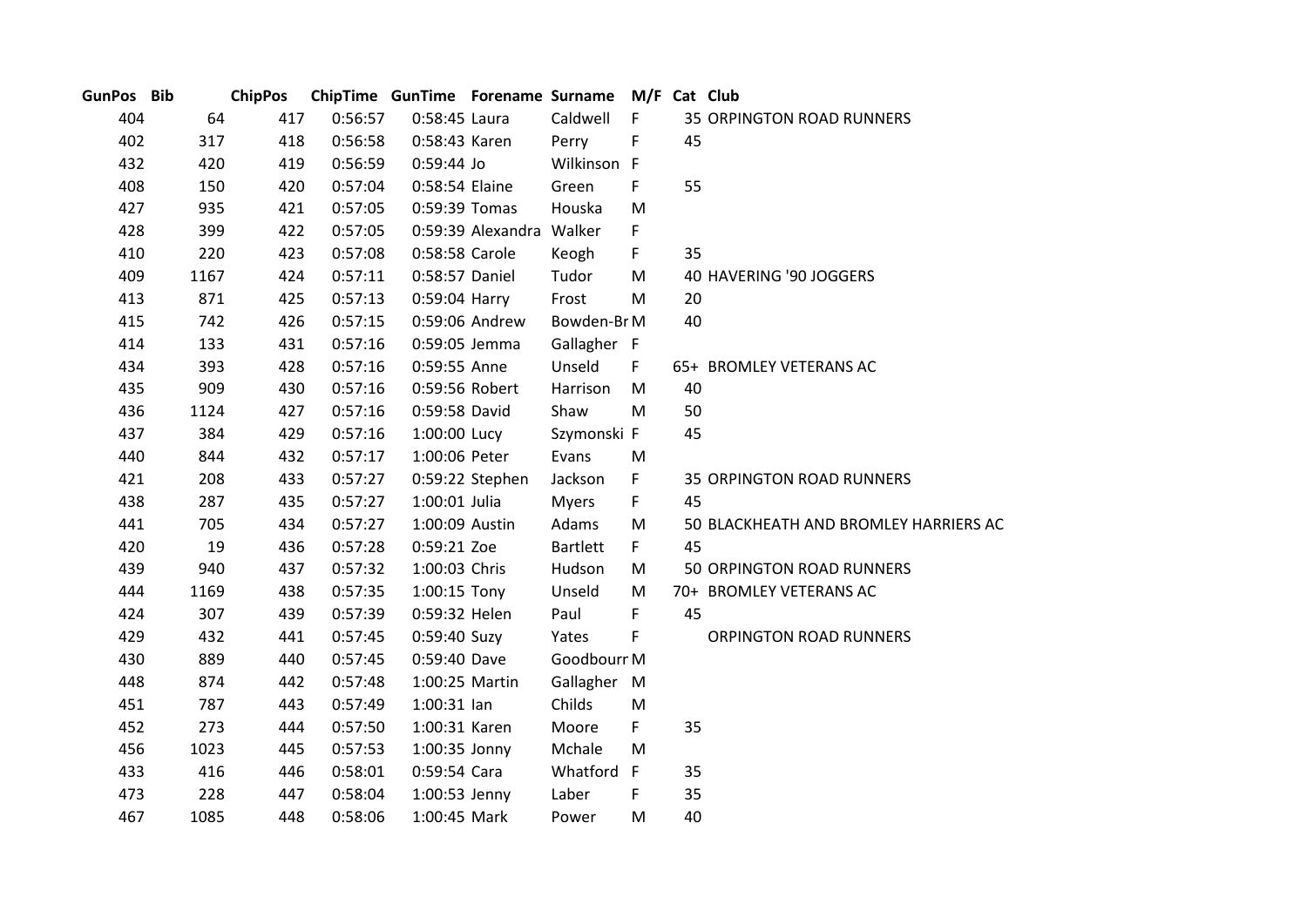| GunPos Bib |                | <b>ChipPos</b> |         | ChipTime GunTime Forename Surname |                            |                          | M/F Cat Club |    |                                  |
|------------|----------------|----------------|---------|-----------------------------------|----------------------------|--------------------------|--------------|----|----------------------------------|
| 472        | 310            | 449            | 0:58:07 | 1:00:52 Lisa                      |                            | Peacock                  | F            | 35 |                                  |
| 470        | 212            | 450            | 0:58:14 |                                   | 1:00:46 Caroline           | Judge                    | F            | 35 |                                  |
| 443        | 32             | 451            | 0:58:17 | 1:00:14 Agata                     |                            | Blaz                     | F            | 35 |                                  |
| 442        | 164            | 452            | 0:58:18 | $1:00:11$ Pam                     |                            | Hannam                   | F            | 45 |                                  |
| 471        | 177            | 453            | 0:58:18 | 1:00:50 Lynne                     |                            | Hill                     | F            |    | 45 SLGR                          |
| 475        | 5              | 454            | 0:58:25 |                                   | 1:01:00 Christina          | Arnold                   | F            | 35 |                                  |
| 482        | 305            | 455            | 0:58:26 | $1:01:12$ Jenny                   |                            | Parkinson F              |              | 55 |                                  |
| 480        | 203            | 456            | 0:58:28 |                                   | 1:01:10 Megan              | Jacobs                   | F            |    |                                  |
| 476        | $\overline{7}$ | 457            | 0:58:29 | 1:01:06 Sylvie                    |                            | Asimus                   | F            | 35 |                                  |
| 487        | 442            | 458            | 0:58:30 |                                   | 1:01:16 Catherine Sinclair |                          | F            | 45 |                                  |
| 446        | 1064           | 459            | 0:58:31 | 1:00:21 Ryan                      |                            | Park                     | M            |    |                                  |
| 445        | 957            | 460            | 0:58:32 | 1:00:20 Owen                      |                            | Jones                    | M            |    | 40 SWANLEY AND DISTRICT AC       |
| 478        | 437            | 462            | 0:58:34 | 1:01:07 Jo                        |                            | Zegeling                 | $\mathsf F$  |    | <b>45 ORPINGTON ROAD RUNNERS</b> |
| 486        | 238            | 461            | 0:58:34 | 1:01:14 Julie                     |                            | Letts                    | F            |    | 45 CRYSTAL PALACE FUN RUNNERS    |
| 491        | 248            | 463            | 0:58:34 |                                   | 1:01:23 Siu-Yee            | Mac                      | F            | 35 |                                  |
| 449        | 250            | 464            | 0:58:36 |                                   | 1:00:27 Caroline           | Mace                     | F            |    |                                  |
| 481        | 408            | 465            | 0:58:39 |                                   | 1:01:11 Megan              | Watkins                  | F            |    | <b>45 WATKINS</b>                |
| 483        | 313            | 466            | 0:58:39 |                                   | 1:01:13 Wendy              | Pearson                  | F            |    | 45 TEAM WOWIE                    |
| 447        | 1065           | 467            | 0:58:40 | 1:00:23 Darren                    |                            | Parker                   | M            |    |                                  |
| 492        | 347            | 468            | 0:58:43 | 1:01:24 Clare                     |                            | Sandford                 | F            | 35 |                                  |
| 426        | 1189           | 470            | 0:58:44 | 0:59:39 Steve                     |                            | White                    | M            | 50 |                                  |
| 454        | 271            | 469            | 0:58:44 |                                   | 1:00:33 Rebecca            | Mitchell                 | F            |    |                                  |
| 458        | 272            | 471            | 0:58:45 | 1:00:38 Claire                    |                            | Moloney                  | F            | 35 |                                  |
| 459        | 16             | 472            | 0:58:45 | 1:00:38 Abby                      |                            | <b>Barker</b>            | F            | 35 |                                  |
| 450        | 239            | 473            | 0:58:46 | 1:00:31 Debra                     |                            | Liasi                    | F            | 35 |                                  |
| 468        | 224            | 474            | 0:58:48 | 1:00:45 Jane                      |                            | Knight                   | F            | 35 |                                  |
| 494        | 851            | 475            | 0:58:49 | 1:01:27 David                     |                            | Farnell                  | M            |    |                                  |
| 457        | 370            | 476            | 0:58:52 |                                   | 1:00:36 Yvonne             | Smith                    | F            |    |                                  |
| 460        | 130            | 478            | 0:58:53 | 1:00:39 Paula                     |                            | Frey                     | F            | 35 |                                  |
| 463        | 60             | 477            | 0:58:53 |                                   | 1:00:43 Charlotte          | <b>Burgess</b>           | F            | 35 |                                  |
| 461        | 240            | 479            | 0:58:54 | 1:00:39 Julie                     |                            | Lile                     | F            |    | 45 ORPINGTON ROAD RUNNERS        |
| 466        | 79             | 480            | 0:58:54 |                                   | 1:00:44 Christina          | Clementso <sub>I</sub> F |              |    | 35 HAVERING 90 JOGGERS           |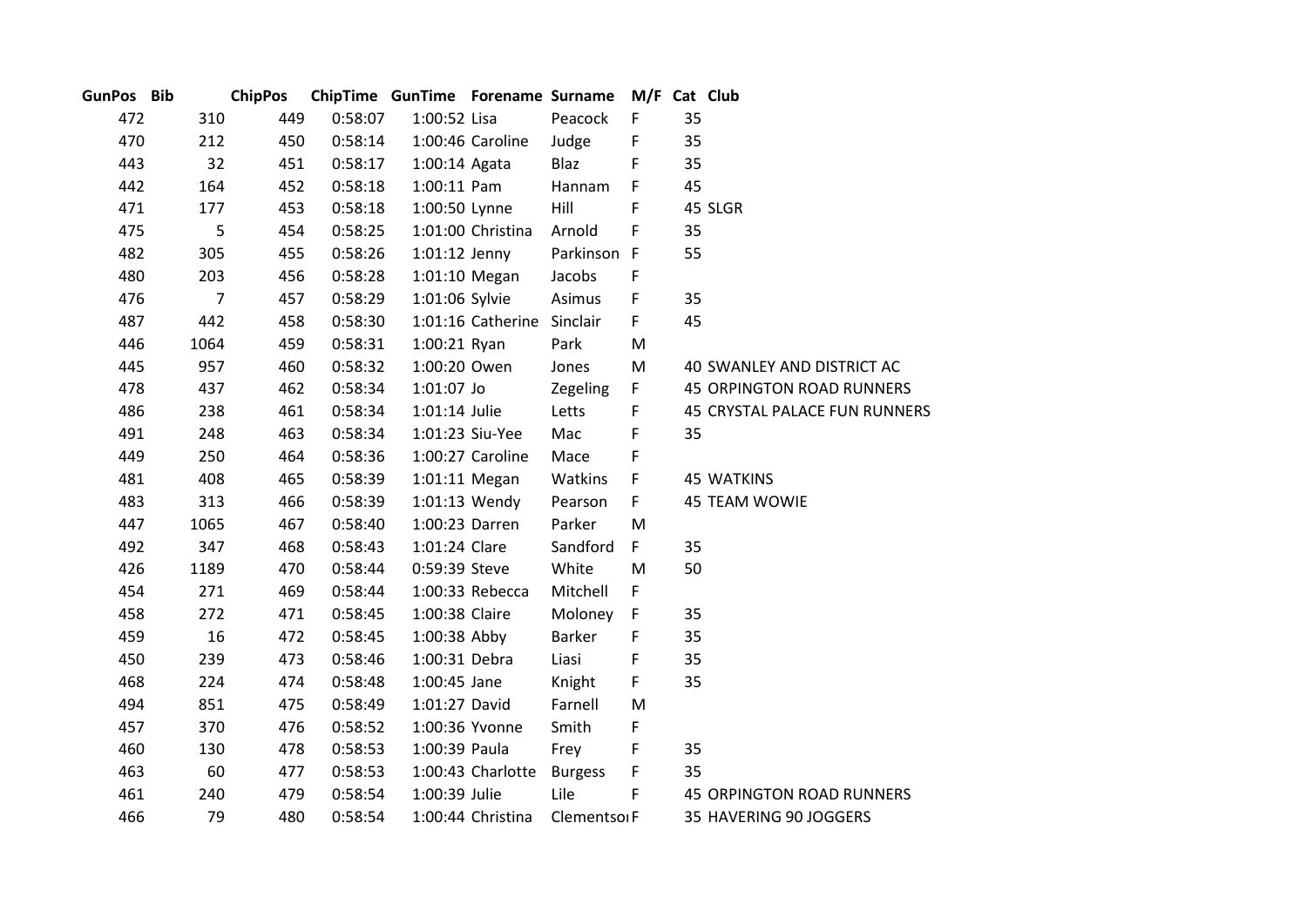| GunPos Bib |      | <b>ChipPos</b> |         | ChipTime GunTime Forename Surname |                   |                | M/F Cat Club |    |                           |
|------------|------|----------------|---------|-----------------------------------|-------------------|----------------|--------------|----|---------------------------|
| 462        | 760  | 481            | 0:58:56 | 1:00:43 Neil                      |                   | <b>Broom</b>   | M            | 60 |                           |
| 469        | 375  | 482            | 0:58:56 | 1:00:45 Kath                      |                   | Soole          | F            | 35 |                           |
| 464        | 10   | 483            | 0:59:00 |                                   | 1:00:43 Caroline  | Atkinson       | F            | 35 |                           |
| 499        | 363  | 484            | 0:59:00 | 1:01:42 Janet                     |                   | <b>Simms</b>   | F.           |    | 45 BROMLEY VETERANS AC    |
| 465        | 1125 | 485            | 0:59:01 | 1:00:43 Steve                     |                   | Sheekey        | M            |    | 50 HAVERING '90 JOGGERS   |
| 474        | 436  | 486            | 0:59:05 | 1:00:53 Emma                      |                   | Yuill          | F            |    |                           |
| 501        | 403  | 487            | 0:59:09 | 1:01:45 Penny                     |                   | Warburton F    |              | 35 |                           |
| 485        | 349  | 488            | 0:59:21 | 1:01:14 Claire                    |                   | Savill         | F.           | 35 |                           |
| 479        | 723  | 489            | 0:59:22 | 1:01:08 David                     |                   | <b>Ballard</b> | M            | 50 |                           |
| 508        | 1091 | 490            | 0:59:26 | 1:02:19 James                     |                   | Quarrell       | M            |    |                           |
| 484        | 730  | 491            | 0:59:28 |                                   | 1:01:13 Graham    | Benke          | M            | 50 |                           |
| 505        | 36   | 492            | 0:59:29 | 1:02:12 Maria                     |                   | Borshchyk F    |              | 35 |                           |
| 506        | 194  | 493            | 0:59:30 |                                   | 1:02:13 Rebecca   | Hughes         | F            | 45 |                           |
| 489        | 126  | 495            | 0:59:31 |                                   | 1:01:19 Francesca | Flin           | F            | 45 |                           |
| 490        | 339  | 494            | 0:59:31 | 1:01:19 Helen                     |                   | Rothon         | F            |    | 45 ORPINGTON ROAD RUNNERS |
| 493        | 93   | 496            | 0:59:32 | 1:01:24 Denise                    |                   | Crane          | F            | 35 |                           |
| 507        | 395  | 497            | 0:59:34 | 1:02:17 Dilek                     |                   | Usta-Aaron F   |              | 35 |                           |
| 504        | 96   | 499            | 0:59:35 | 1:02:10 Joanne                    |                   | Cruse          | F            | 35 |                           |
| 512        | 1084 | 498            | 0:59:35 | 1:02:27 John                      |                   | Posnett        | M            |    |                           |
| 513        | 1041 | 500            | 0:59:39 | 1:02:29 Remzi                     |                   | Mustafa        | M            |    |                           |
| 497        | 1184 | 501            | 0:59:43 |                                   | 1:01:34 Graham    | Westwood M     |              |    |                           |
| 514        | 409  | 503            | 0:59:45 | 1:02:31 Faye                      |                   | Watson         | F            | 35 |                           |
| 515        | 276  | 502            | 0:59:45 | 1:02:31 Kirsty                    |                   | Morris         | F            | 35 |                           |
| 510        | 147  | 504            | 0:59:46 | 1:02:25 Jane                      |                   | Gough          | F            | 35 |                           |
| 498        | 1014 | 505            | 0:59:47 | 1:01:36 John                      |                   | Martin         | M            |    |                           |
| 496        | 110  | 506            | 0:59:48 | 1:01:32 Kelly                     |                   | Edwards        | F.           | 35 |                           |
| 509        | 1175 | 507            | 0:59:49 | 1:02:24 Denis                     |                   | Waller         | M            | 50 |                           |
| 517        | 350  | 508            | 0:59:52 | 1:02:32 Jane                      |                   | Scanlon        | F.           |    | 45 NEW ELTHAM JOGGERS     |
| 521        | 1120 | 509            | 0:59:55 | 1:02:43 Andy                      |                   | Seppings       | M            | 40 |                           |
| 500        | 121  | 510            | 0:59:57 | 1:01:45 Laura                     |                   | Ferguson F     |              |    | ORPINGTON ROAD RUNNERS    |
| 519        | 123  | 512            | 0:59:58 |                                   | 1:02:39 Debbie    | Fitzgerald F   |              | 35 |                           |
| 522        | 246  | 511            | 0:59:58 | 1:02:47 Sarah                     |                   | Luckman        | $-F$         |    | 45 SWANLEY & DISTRICT AC  |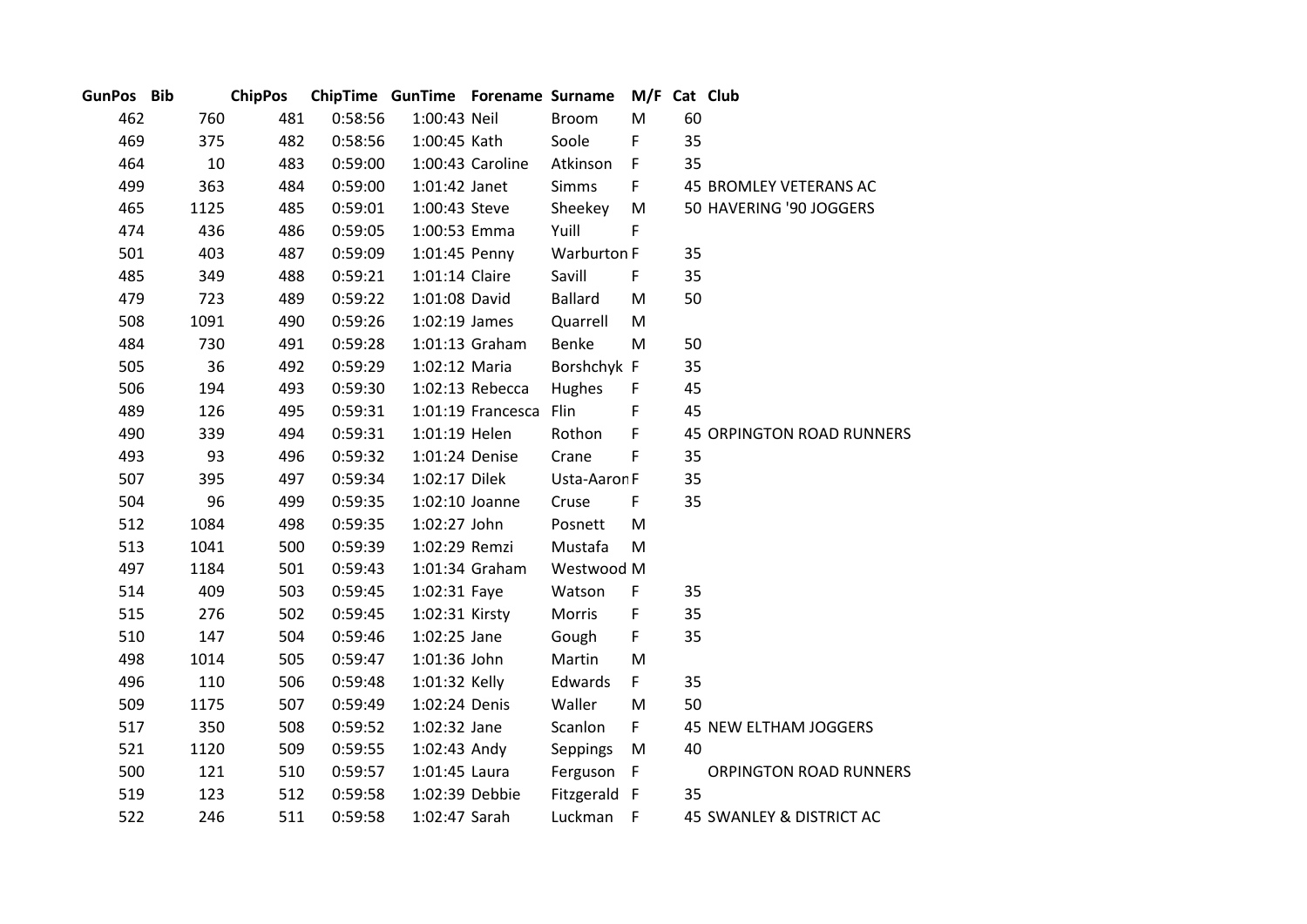| GunPos Bib |              | <b>ChipPos</b> |         | ChipTime GunTime Forename Surname |                  |                 |              |    | M/F Cat Club                     |
|------------|--------------|----------------|---------|-----------------------------------|------------------|-----------------|--------------|----|----------------------------------|
| 524        | 1116         | 513            | 0:59:59 | 1:02:51 Tim                       |                  | Scott           | M            |    | THE SCOTTS                       |
| 523        | 219          | 514            | 1:00:00 | 1:02:49 Susan                     |                  | Kenyon          | F            | 45 |                                  |
| 526        | 1117         | 515            | 1:00:00 | 1:02:52 David                     |                  | Scott           | M            |    | THE SCOTTS                       |
| 453        | 358          | 517            | 1:00:07 | 1:00:31 Lisa                      |                  | Shaw            | F            | 35 |                                  |
| 477        | 744          | 516            | 1:00:07 | 1:01:07 Joseph                    |                  | Bowen           | M            |    |                                  |
| 502        | 294          | 518            | 1:00:10 |                                   | 1:02:02 Becky    | O'Brien         | F            |    |                                  |
| 528        | 335          | 519            | 1:00:17 |                                   | 1:02:52 Deborah  | Robinson F      |              | 45 |                                  |
| 530        | 125          | 520            | 1:00:17 | 1:02:53 Louise                    |                  | Fitzpatrick F   |              | 35 |                                  |
| 531        | 414          | 521            | 1:00:18 | 1:02:59 Claire                    |                  | Wells           | $\mathsf{F}$ | 35 |                                  |
| 527        | 106          | 522            | 1:00:19 |                                   | 1:02:52 Consuelo | Duarte-Gar F    |              | 35 |                                  |
| 536        | 277          | 523            | 1:00:23 | 1:03:17 Jenni                     |                  | Morris          | F            | 35 |                                  |
| 488        | 86           | 524            | 1:00:26 | 1:01:18 Kate                      |                  | Cook            | F            | 35 |                                  |
| 532        | 215          | 525            | 1:00:29 |                                   | 1:03:07 Amanda   | Keasley         | $\mathsf F$  |    | 45 HAVERING '90 JOGGERS          |
| 535        | 415          | 526            | 1:00:30 | 1:03:14 Anne                      |                  | Wharton         | F            | 55 |                                  |
| 511        | 801          | 527            | 1:00:32 | 1:02:27 Tony                      |                  | Cooper          | M            | 50 |                                  |
| 538        | 324          | 528            | 1:00:36 | 1:03:29 Lisa                      |                  | Quarrell        | F            |    |                                  |
| 495        | 1106         | 529            | 1:00:38 | 1:01:32 Darren                    |                  | Rose            | M            | 40 |                                  |
| 516        | 230          | 530            | 1:00:43 | 1:02:31 Sam                       |                  | Landa           | F            | 35 |                                  |
| 518        | 91           | 531            | 1:00:44 | 1:02:39 Louise                    |                  | Cooper          | F            |    |                                  |
| 539        | 298          | 532            | 1:00:46 |                                   | 1:03:30 Wendy    | Owen            | F            | 35 |                                  |
| 537        | 427          | 533            | 1:00:49 | 1:03:26 Hazel                     |                  | Winston         | F            | 55 |                                  |
| 520        | 771          | 534            | 1:00:50 | 1:02:40 Kevin                     |                  | <b>Burford</b>  | M            | 50 |                                  |
| 541        | 866          | 535            | 1:00:55 |                                   | 1:03:37 Graham   | Foster          | M            | 40 |                                  |
| 540        | 1113         | 536            | 1:00:56 | 1:03:35 Cliff                     |                  | Sanders         | M            | 60 |                                  |
| 525        | 725          | 537            | 1:00:59 | 1:02:52 Simon                     |                  | <b>Bartlett</b> | M            | 40 |                                  |
| 529        | 297          | 538            | 1:01:03 | 1:02:52 Jools                     |                  | Owen            | F.           |    | 35 ORPINGTON ROAD RUNNERS        |
| 543        | 169          | 540            | 1:01:07 | 1:03:52 Nick                      |                  | Keeble          | M            |    | 50 ORPINGTON ROAD RUNNERS        |
| 544        | 404          | 539            | 1:01:07 | 1:03:53 Diane                     |                  | Ward            | F.           |    | 45 BEXLEY AC                     |
| 503        | 288          | 541            | 1:01:14 | $1:02:10$ Tracey                  |                  | Nash            | F            |    | <b>45 ORPINGTON ROAD RUNNERS</b> |
| 545        | 381          | 542            | 1:01:16 | 1:03:59 Sarah                     |                  | Stoneham F      |              | 35 |                                  |
| 542        | 286          | 543            | 1:01:18 | 1:03:49 Sarah                     |                  | Muzzelle        | $\mathsf{F}$ | 35 |                                  |
| 546        | $\mathbf{1}$ | 544            | 1:01:20 | 1:04:00 Shalina                   |                  | Alabaksh        | $-F$         | 35 |                                  |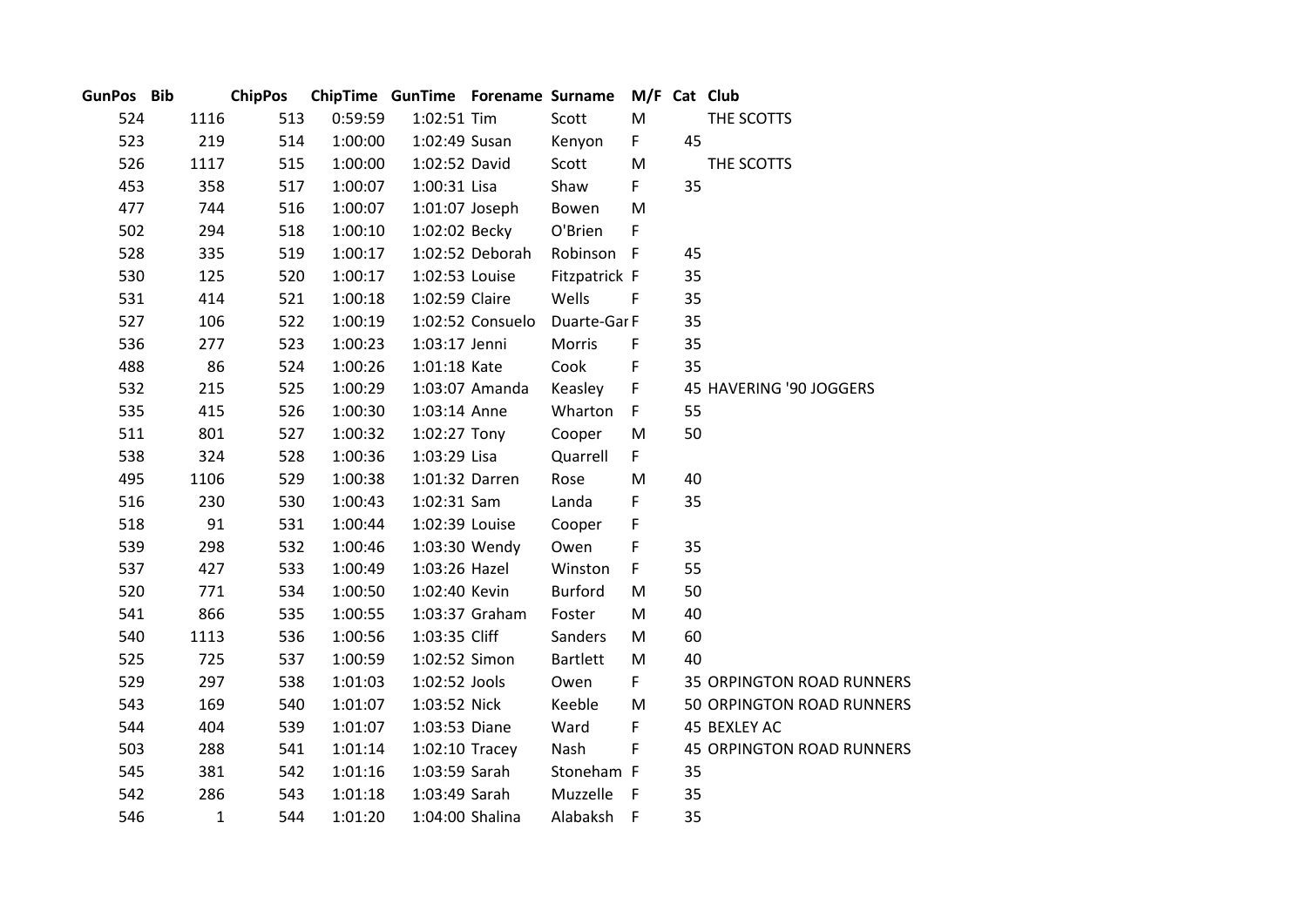| GunPos Bib |      | <b>ChipPos</b> |         |                 |                  | ChipTime GunTime Forename Surname M/F Cat Club |              |    |                                  |
|------------|------|----------------|---------|-----------------|------------------|------------------------------------------------|--------------|----|----------------------------------|
| 548        | 1144 | 545            | 1:01:20 |                 | 1:04:05 Matthew  | Spittle                                        | M            |    | ORPINGTON ROAD RUNNERS           |
| 533        | 260  | 546            | 1:01:23 | 1:03:12 Louisa  |                  | Mccallum F                                     |              | 35 |                                  |
| 534        | 1162 | 547            | 1:01:23 | 1:03:12 Darren  |                  | Thow                                           | M            | 40 |                                  |
| 547        | 330  | 548            | 1:01:26 | 1:04:02 Julia   |                  | Reynders F                                     |              | 45 |                                  |
| 550        | 365  | 549            | 1:01:28 |                 | 1:04:10 Susannah | Simpson                                        | F            |    | 55 CRYSTAL PALACE FUN RUNNERS    |
| 554        | 222  | 550            | 1:01:37 | 1:04:22 Magda   |                  | Kiczka                                         | $\mathsf F$  | 35 |                                  |
| 555        | 47   | 552            | 1:01:38 | 1:04:22 Sarah   |                  | Brighton                                       | $\mathsf{F}$ |    | 35 PETTS WOOD RUNNERS            |
| 557        | 1180 | 551            | 1:01:38 |                 | 1:04:23 Charles  | Watkinson M                                    |              |    |                                  |
| 551        | 274  | 553            | 1:01:39 |                 | 1:04:14 Bridget  | Bone                                           | F            | 45 |                                  |
| 556        | 1042 | 554            | 1:01:51 |                 | 1:04:22 Andrew   | Muzzelle                                       | M            | 40 |                                  |
| 558        | 1190 | 555            | 1:02:07 |                 | 1:04:45 Richard  | Whitehead M                                    |              | 50 |                                  |
| 560        | 1202 | 556            | 1:02:12 | 1:04:58 Neil    |                  | Williams                                       | M            | 40 |                                  |
| 561        | 1140 | 557            | 1:02:16 | 1:04:59 Ben     |                  | Sowden                                         | M            |    | DARTFORD ROAD RUNNERS            |
| 562        | 828  | 558            | 1:02:17 | 1:05:00 Steve   |                  | Draper                                         | M            | 60 |                                  |
| 559        | 726  | 559            | 1:02:20 |                 | 1:04:56 Richard  | <b>Bassett</b>                                 | M            | 40 |                                  |
| 564        | 70   | 560            | 1:02:21 | 1:05:09 Natalie |                  | Carter                                         | F.           | 35 |                                  |
| 552        | 237  | 561            | 1:02:22 | 1:04:17 Valerie |                  | Lerosier                                       | F.           |    | 45 RAVENS SCHOOL RUNNERS         |
| 566        | 865  | 562            | 1:02:32 | 1:05:09 John    |                  | Ford                                           | M            |    | 50 HAVERING '90 JOGGERS          |
| 567        | 206  | 565            | 1:02:37 | 1:05:12 Carly   |                  | Johnson                                        | F            |    |                                  |
| 568        | 410  | 566            | 1:02:37 | 1:05:13 Louise  |                  | Watts                                          | F            |    |                                  |
| 571        | 939  | 564            | 1:02:37 |                 | 1:05:26 Michael  | Hudson                                         | M            |    | <b>40 ORPINGTON ROAD RUNNERS</b> |
| 572        | 111  | 563            | 1:02:37 | 1:05:26 Leona   |                  | Eley                                           | F            | 35 |                                  |
| 569        | 320  | 567            | 1:02:41 | 1:05:20 Thayer  |                  | Prime                                          | F            |    | 35 SLGR                          |
| 573        | 114  | 568            | 1:02:43 | 1:05:29 Rosie   |                  | <b>Ellis</b>                                   | F            |    | 45 MAIDENHEAD AC                 |
| 579        | 182  | 569            | 1:02:47 | 1:05:39 Alison  |                  | Hobbs                                          | F            | 35 |                                  |
| 574        | 38   | 570            | 1:02:49 | 1:05:30 Martin  |                  | Moss                                           | F            | 35 |                                  |
| 580        | 37   | 571            | 1:02:58 | 1:05:51 Gillian |                  | Boundy                                         | F            | 35 |                                  |
| 581        | 1009 | 573            | 1:02:59 | 1:05:52 Yee     |                  | Mah                                            | M            |    |                                  |
| 583        | 433  | 572            | 1:02:59 | 1:05:53 Elaine  |                  | Yeung                                          | F            |    |                                  |
| 578        | 156  | 574            | 1:03:00 | 1:05:37 Carol   |                  | Hagen                                          | F            | 55 |                                  |
| 549        | 1220 | 575            | 1:03:06 | 1:04:05 Fabio   |                  | Zema                                           | M            |    |                                  |
| 584        | 372  | 576            | 1:03:07 | 1:05:57 Sally   |                  | Smith                                          | F            | 45 |                                  |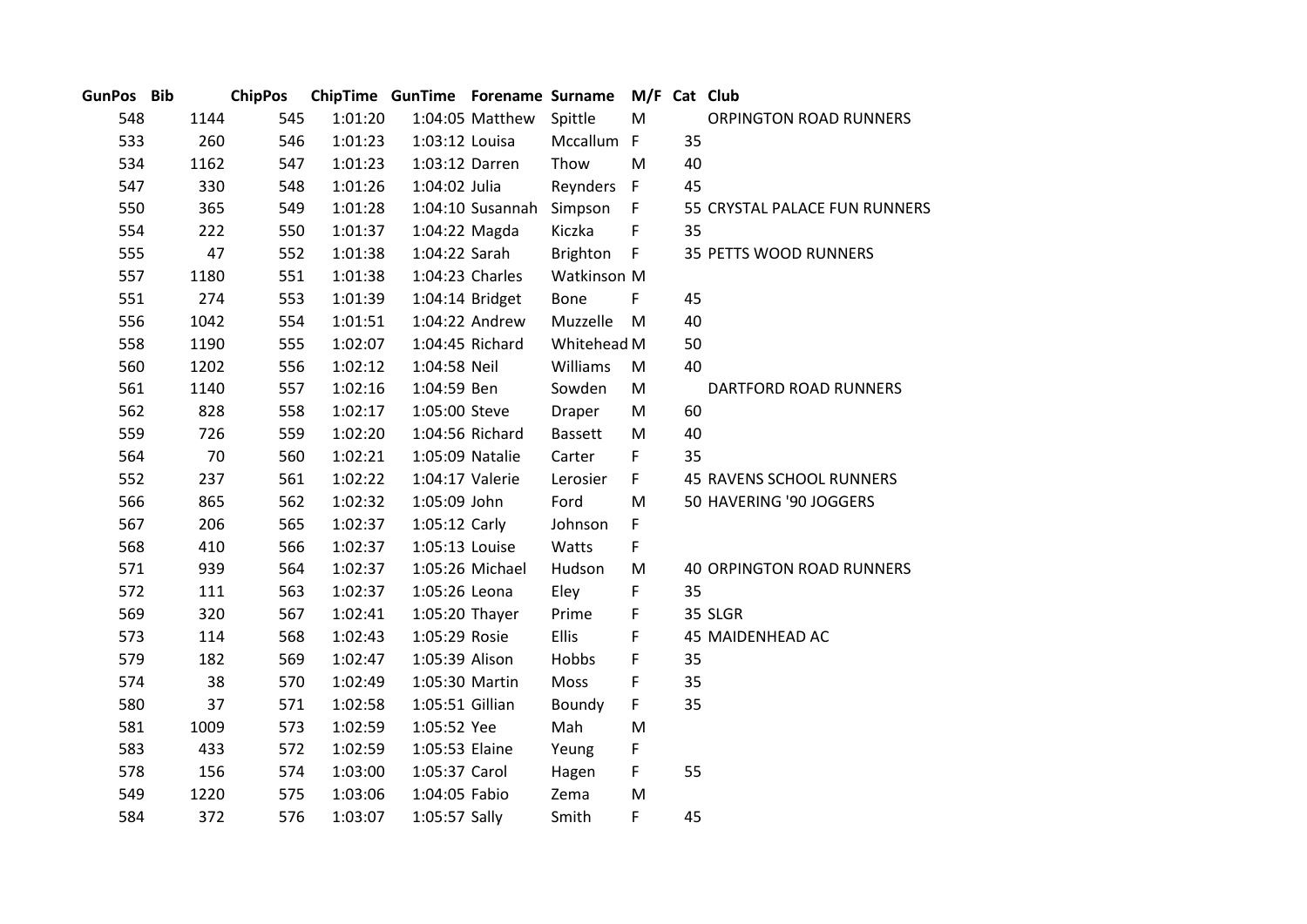| GunPos Bib |      | <b>ChipPos</b> |         |                 | ChipTime GunTime Forename Surname |                | M/F Cat Club |    |                            |
|------------|------|----------------|---------|-----------------|-----------------------------------|----------------|--------------|----|----------------------------|
| 586        | 1032 | 577            | 1:03:11 | 1:06:05 Dave    |                                   | Moloney        | M            |    |                            |
| 563        | 255  | 578            | 1:03:13 | 1:05:02 Sally   |                                   | Martin         | F.           | 35 |                            |
| 565        | 1134 | 579            | 1:03:15 |                 | 1:05:09 Christophe Skepper        |                | M            | 60 |                            |
| 587        | 299  | 580            | 1:03:18 | 1:06:06 Wendy   |                                   | Page           | F            | 45 |                            |
| 589        | 145  | 581            | 1:03:18 | 1:06:09 Tracy   |                                   | Goodman F      |              | 45 |                            |
| 585        | 22   | 582            | 1:03:19 | 1:06:04 Katy    |                                   | Bazeley        | $\mathsf F$  | 35 |                            |
| 553        | 18   | 583            | 1:03:22 | 1:04:20 Amy     |                                   | <b>Barnes</b>  | F            |    |                            |
| 588        | 318  | 585            | 1:03:30 | 1:06:07 Eva     |                                   | Piscova        | F            | 35 |                            |
| 590        | 119  | 584            | 1:03:30 | 1:06:14 Eric    |                                   | Enock          | M            |    | 50 ORPINGTON ROAD RUNNERS  |
| 591        | 362  | 586            | 1:03:32 | 1:06:20 Robert  |                                   | <b>Bradnam</b> | M            |    |                            |
| 570        | 84   | 587            | 1:03:39 | 1:05:24 Yvonne  |                                   | Compton        | $\mathsf{F}$ | 55 |                            |
| 575        | 218  | 588            | 1:03:40 |                 | 1:05:32 Jacqueline Kent           |                | F            | 35 |                            |
| 593        | 289  | 589            | 1:03:43 | 1:06:26 Natalie |                                   | Nauman         | F            | 35 |                            |
| 576        | 952  | 590            | 1:03:45 | 1:05:36 Chris   |                                   | <b>Ivey</b>    | M            | 40 |                            |
| 577        | 1224 | 591            | 1:03:45 | 1:05:37 Andy    |                                   | <b>Brander</b> | M            | 40 |                            |
| 592        | 13   | 592            | 1:03:46 |                 | 1:06:22 Barbara                   | Baker          | F            |    | 55 BROMLEY VETERANS AC     |
| 595        | 178  | 593            | 1:03:47 | 1:06:36 Julia   |                                   | Hilleard       | F            | 45 |                            |
| 594        | 180  | 594            | 1:03:48 | 1:06:30 Teresa  |                                   | Hinton         | F            | 45 |                            |
| 602        | 29   | 595            | 1:03:49 | 1:06:42 Clara   |                                   | Bishop         | F            | 35 |                            |
| 599        | 117  | 596            | 1:03:51 | 1:06:41 Lisa    |                                   | Fairchild      | F            | 35 |                            |
| 600        | 435  | 598            | 1:03:53 | 1:06:41 Naciye  |                                   | Youssouf       | $-F$         | 35 |                            |
| 601        | 355  | 597            | 1:03:53 | 1:06:42 Pauline |                                   | Semple         | F            | 35 |                            |
| 598        | 373  | 599            | 1:03:54 | 1:06:40 Lynda   |                                   | Smith          | F            | 35 |                            |
| 606        | 25   | 600            | 1:03:54 |                 | 1:06:46 Sholthana Begum           |                | F            |    |                            |
| 582        | 35   | 602            | 1:04:01 | 1:05:52 Fiona   |                                   | <b>Bonner</b>  | F            | 35 |                            |
| 610        | 166  | 601            | 1:04:01 |                 | 1:06:53 Lorraine                  | Harrington F   |              |    |                            |
| 596        | 30   | 604            | 1:04:02 | 1:06:39 Terga   |                                   | Bishop         | F            |    |                            |
| 597        | 1036 | 603            | 1:04:02 | 1:06:39 Greg    |                                   | Morris         | M            |    | 50 ORPINGTON ROAD RUNNERS  |
| 609        | 1059 | 605            | 1:04:02 | 1:06:50 Garry   |                                   | Oneill         | M            | 40 |                            |
| 603        | 402  | 606            | 1:04:03 | 1:06:44 Janice  |                                   | Wand           | F            |    | 45 BEXLEY AC               |
| 607        | 85   | 607            | 1:04:04 | 1:06:47 Alex    |                                   | Coode          | F            | 45 |                            |
| 604        | 746  | 608            | 1:04:08 |                 | 1:06:46 George                    | <b>Bowes</b>   | M            |    | 70+ ORPINGTON ROAD RUNNERS |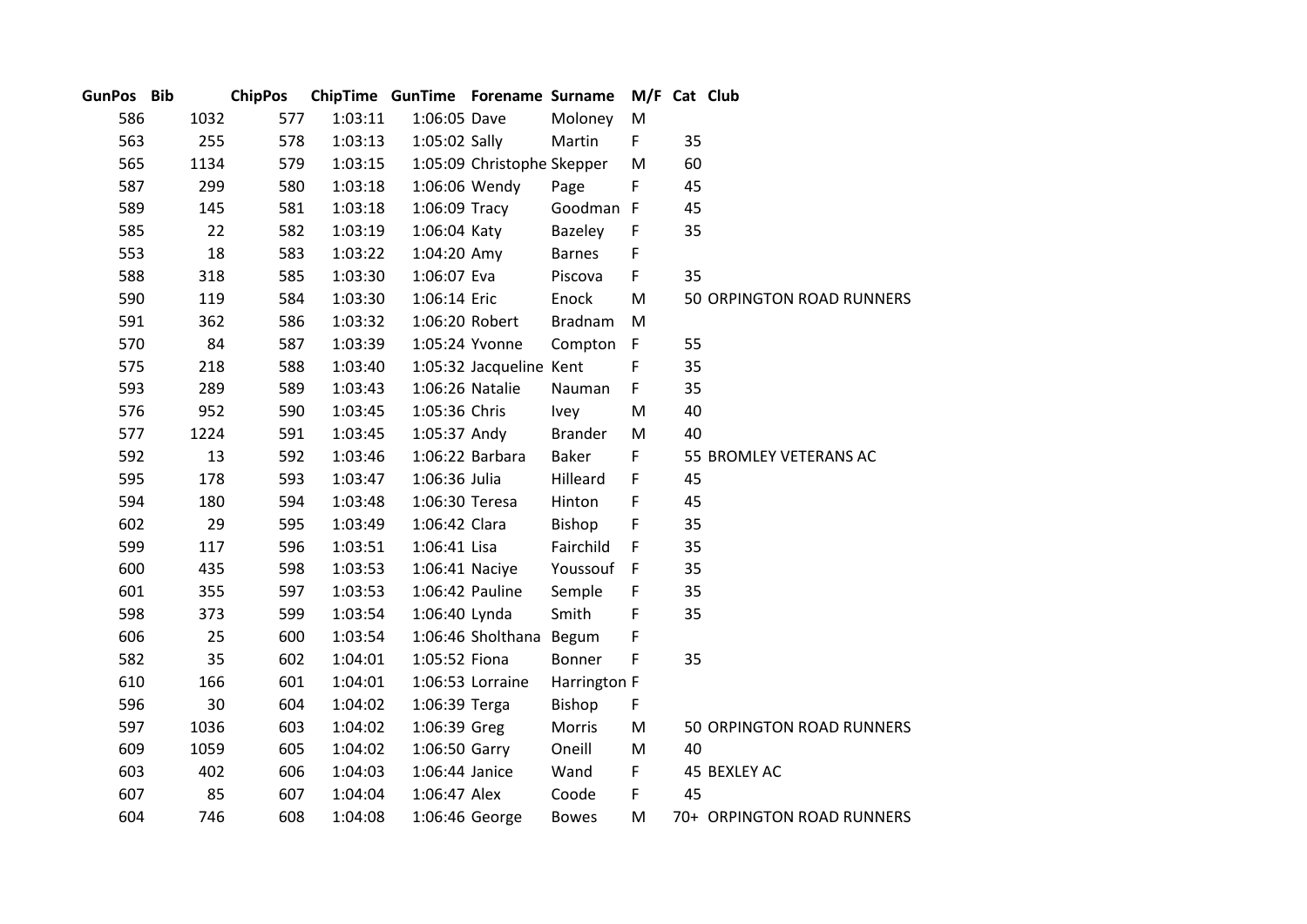| GunPos Bib |      | <b>ChipPos</b> |         | ChipTime GunTime Forename Surname |                           |               | M/F Cat Club |    |                                      |
|------------|------|----------------|---------|-----------------------------------|---------------------------|---------------|--------------|----|--------------------------------------|
| 605        | 1142 | 609            | 1:04:11 |                                   | 1:06:46 Graham            | Spencer       | M            | 40 |                                      |
| 611        | 1072 | 610            | 1:04:11 |                                   | 1:06:57 Howard            | Pearson       | M            |    | 50 TEAM WOWIE                        |
| 612        | 364  | 611            | 1:04:11 | 1:06:59 Rachel                    |                           | Simo          | F            | 45 |                                      |
| 613        | 1173 | 612            | 1:04:12 | 1:07:01 Brian                     |                           | Wakefield M   |              | 40 |                                      |
| 608        | 92   | 613            | 1:04:13 | 1:06:50 Abbie                     |                           | Cooper        | F            |    |                                      |
| 614        | 1161 | 614            | 1:04:28 | 1:07:03 Stuart                    |                           | Thorpe        | M            |    |                                      |
| 617        | 118  | 615            | 1:04:37 | 1:07:21 Betty                     |                           | Ferebee       | F            |    | 45 BEXLEY AC                         |
| 618        | 337  | 616            | 1:04:37 | 1:07:21 Joanne                    |                           | Roe           | F            |    | 45 BEXLEY AC                         |
| 616        | 234  | 617            | 1:04:38 |                                   | 1:07:18 Heather           | Lawrence F    |              | 35 |                                      |
| 615        | 143  | 618            | 1:04:39 | $1:07:16$ Jane                    |                           | Goddard       | F            |    | <b>45 SWANLEY DISTRICT ATHLETICS</b> |
| 620        | 291  | 619            | 1:04:44 | 1:07:36 Claire                    |                           | Chamberla F   |              |    |                                      |
| 619        | 821  | 620            | 1:04:50 | 1:07:32 Oliver                    |                           | Denny         | M            | 20 |                                      |
| 621        | 263  | 621            | 1:04:56 | 1:07:44 Sam                       |                           | Mchugh        | F            | 45 |                                      |
| 622        | 387  | 623            | 1:05:08 | 1:07:47 Laura                     |                           | Thomas        | F            |    | 35 HAVERING '90 JOGGERS              |
| 625        | 407  | 622            | 1:05:08 | 1:07:51 Sharon                    |                           | Warr          | F            | 45 |                                      |
| 624        | 152  | 624            | 1:05:09 | 1:07:49 Trish                     |                           | Groves        | F            |    | 55 HAVERING '90 JOGGERS              |
| 623        | 290  | 625            | 1:05:10 | 1:07:49 Carol                     |                           | Nelson        | F            | 55 |                                      |
| 629        | 243  | 626            | 1:05:24 | 1:08:04 Diana                     |                           | Lorkin        | F            |    | 45 NEW ELTHAM JOGGERS                |
| 630        | 343  | 627            | 1:05:25 | 1:08:05 Vikki                     |                           | Russell       | F            |    | PLUMSTEAD RUNNERS                    |
| 634        | 856  | 628            | 1:05:30 | 1:08:15 Gary                      |                           | Finch         | M            |    | ORPINGTON ROAD RUNNERS               |
| 633        | 368  | 630            | 1:05:33 | 1:08:14 Amy                       |                           | Smit          | $\mathsf F$  | 35 |                                      |
| 638        | 77   | 629            | 1:05:33 |                                   | 1:08:25 Samantha Chatters |               | F            |    |                                      |
| 635        | 216  | 631            | 1:05:34 |                                   | 1:08:17 Andrea            | Kechiche      | - F          | 35 |                                      |
| 631        | 221  | 633            | 1:05:36 | 1:08:12 Jane                      |                           | Kerekgyart F  |              | 35 |                                      |
| 632        | 226  | 632            | 1:05:36 |                                   | 1:08:12 Amanda            | Knowles       | F            | 35 |                                      |
| 637        | 702  | 634            | 1:05:38 | 1:08:23 Paul                      |                           | Abel          | M            |    | <b>ORPINGTON ROAD RUNNERS</b>        |
| 641        | 122  | 635            | 1:05:49 |                                   | 1:08:32 Michelle          | Ferry         | $\mathsf F$  |    | ORPINGTON ROAD RUNNERS               |
| 643        | 396  | 636            | 1:05:52 |                                   | 1:08:36 Gurpreet          | Virdi         | F            |    |                                      |
| 639        | 40   | 637            | 1:05:53 | 1:08:29 Ellie                     |                           | <b>Bowley</b> | F            |    |                                      |
| 640        | 39   | 639            | 1:05:54 | 1:08:30 Linda                     |                           | <b>Bowley</b> | F            | 35 |                                      |
| 648        | 144  | 638            | 1:05:54 | 1:08:48 Mary                      |                           | Goodger       | F            | 35 |                                      |
| 626        | 1121 | 640            | 1:05:57 | 1:07:53 Lee                       |                           | Sharpe        | M            | 40 |                                      |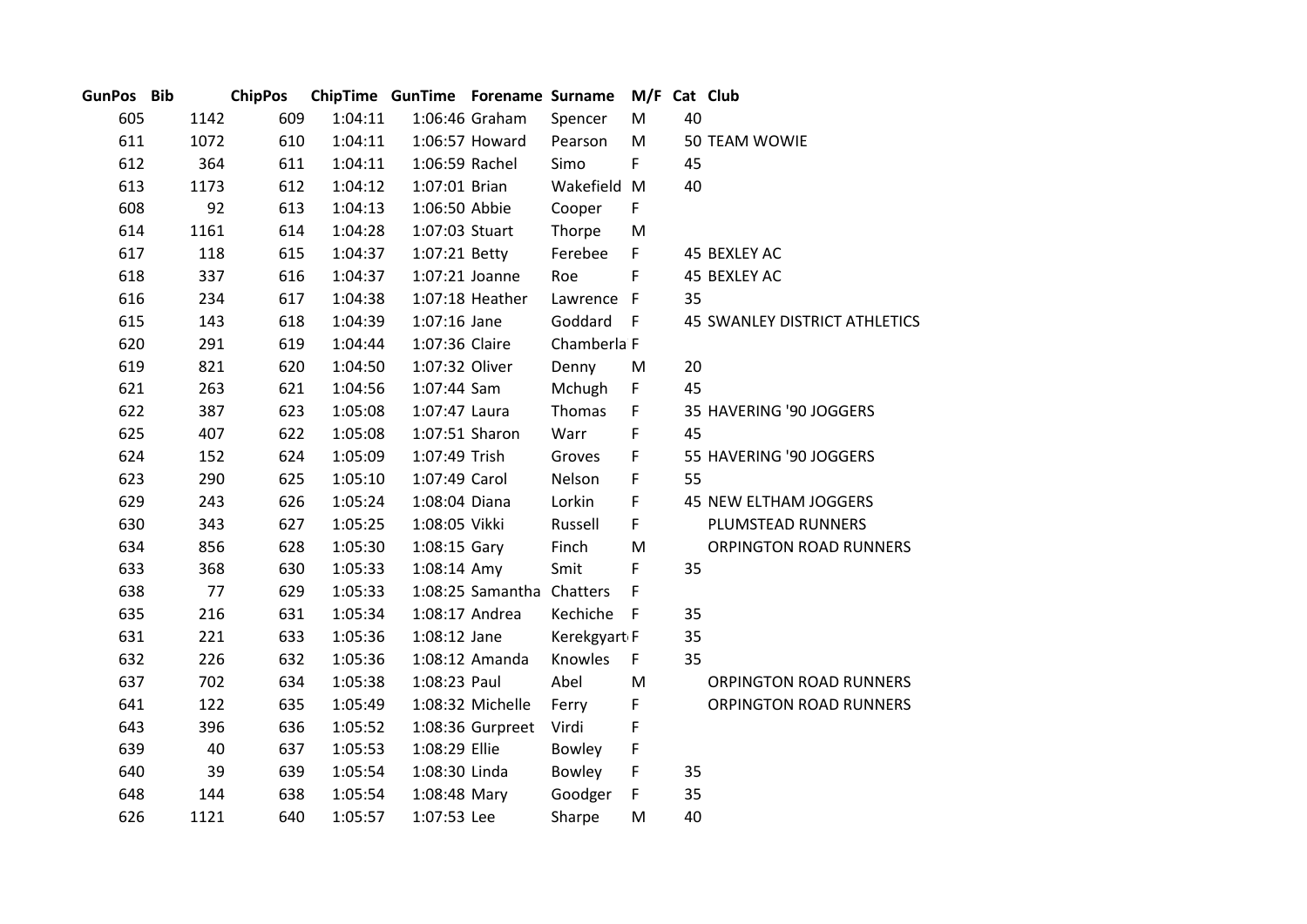| GunPos Bib |      | <b>ChipPos</b> |     |         | ChipTime GunTime Forename Surname |                   |                | M/F Cat Club |    |                                  |
|------------|------|----------------|-----|---------|-----------------------------------|-------------------|----------------|--------------|----|----------------------------------|
| 627        |      | 357            | 641 | 1:05:59 | 1:07:53 Toni                      |                   | Sharpe         | F            | 35 |                                  |
| 646        |      | 242            | 642 | 1:06:00 | 1:08:47 Vicki                     |                   | Longhurst F    |              | 35 |                                  |
| 628        | 1078 |                | 643 | 1:06:03 | 1:07:58 Tim                       |                   | Perry          | M            |    |                                  |
| 645        |      | 83             | 644 | 1:06:04 | 1:08:46 Ladoki                    |                   | Commodor F     |              |    | <b>TEAM L</b>                    |
| 649        | 1100 |                | 647 | 1:06:07 | 1:08:57 lvor                      |                   | Reveley        | M            | 50 |                                  |
| 650        |      | 280            | 646 | 1:06:07 |                                   | 1:08:57 Bethany   | Mulley         | F            | 20 |                                  |
| 651        | 1057 |                | 648 | 1:06:07 | 1:09:03 Martin                    |                   | O'Hehir        | M            | 50 |                                  |
| 652        | 1004 |                | 645 | 1:06:07 | 1:09:03 Peter                     |                   | Lydon          | M            | 50 |                                  |
| 647        |      | 304            | 649 | 1:06:13 |                                   | 1:08:47 Charlotte | Parkhouse F    |              | 45 |                                  |
| 636        |      | 235            | 650 | 1:06:25 | 1:08:20 Kelly                     |                   | Lendon         | $\mathsf F$  |    | <b>35 ORPINGTON ROAD RUNNERS</b> |
| 654        |      | 993            | 651 | 1:06:37 | 1:09:16 Mark                      |                   | Lewinton M     |              | 50 |                                  |
| 655        |      | 61             | 652 | 1:06:39 | 1:09:23 Deb                       |                   | <b>Butler</b>  | F            | 45 |                                  |
| 658        |      | 73             | 654 | 1:06:47 | 1:09:39 Fiona                     |                   | Chambers F     |              | 35 |                                  |
| 659        |      | 282            | 653 | 1:06:47 |                                   | 1:09:39 Gemma     | Murray         | F            | 35 |                                  |
| 656        |      | 187            | 656 | 1:06:48 |                                   | 1:09:34 Bridget   | Howe           | F            |    | 55 BROMLEY VETERANS AC           |
| 660        |      | 729            | 655 | 1:06:48 | 1:09:42 Jim                       |                   | Bedford-RcM    |              | 50 |                                  |
| 657        |      | 431            | 657 | 1:06:58 | 1:09:34 Sharon                    |                   | Wroe           | $\mathsf F$  | 55 |                                  |
| 644        |      | 785            | 658 | 1:07:00 | 1:08:46 Mick                      |                   | Charlwood M    |              | 40 |                                  |
| 662        |      | 285            | 659 | 1:07:01 | 1:09:50 Sarah                     |                   | Mustafa        | $\mathsf F$  | 35 |                                  |
| 661        |      | 162            | 660 | 1:07:05 | $1:09:47$ Tracey                  |                   | Hancock        | F            | 45 |                                  |
| 682        | 1201 |                | 661 | 1:07:18 | 1:11:54 Mark                      |                   | Williams       | M            | 40 |                                  |
| 663        |      | 43             | 662 | 1:07:19 |                                   | 1:10:07 Belinda   | <b>Bridge</b>  | F.           | 45 |                                  |
| 665        | 1226 |                | 664 | 1:07:25 | 1:10:12 Paul                      |                   | Cook           | M            | 40 |                                  |
| 666        |      | 984            | 663 | 1:07:25 |                                   | 1:10:19 Stephen   | Lawson         | M            |    | 50 HAVERING '90 JOGGERS          |
| 653        |      | 131            | 666 | 1:07:26 | 1:09:16 Toni                      |                   | <b>Fullick</b> | F            | 55 |                                  |
| 667        |      | 113            | 665 | 1:07:26 | 1:10:21 Linda                     |                   | Elliott        | F            | 45 |                                  |
| 664        | 1073 |                | 667 | 1:07:34 | 1:10:11 Keith                     |                   | Penfold        | M            |    | 60 HAVERING '90 JOGGERS          |
| 642        |      | 997            | 668 | 1:07:45 |                                   | 1:08:34 Duncan    | Lightfoot      | M            |    | 60 DERWENT AC (COCKERMOUTH)      |
| 668        | 1101 |                | 669 | 1:07:47 | 1:10:23 David                     |                   | Reynders       | M            | 40 |                                  |
| 671        |      | 386            | 670 | 1:07:52 | 1:10:43 Naomi                     |                   | Thomas         | F            |    |                                  |
| 670        |      | 49             | 671 | 1:07:57 | 1:10:42 Helen                     |                   | Bromfield F    |              | 35 |                                  |
| 669        |      | 757            | 672 | 1:08:01 | 1:10:40 Lee                       |                   | <b>Brooks</b>  | M            | 40 |                                  |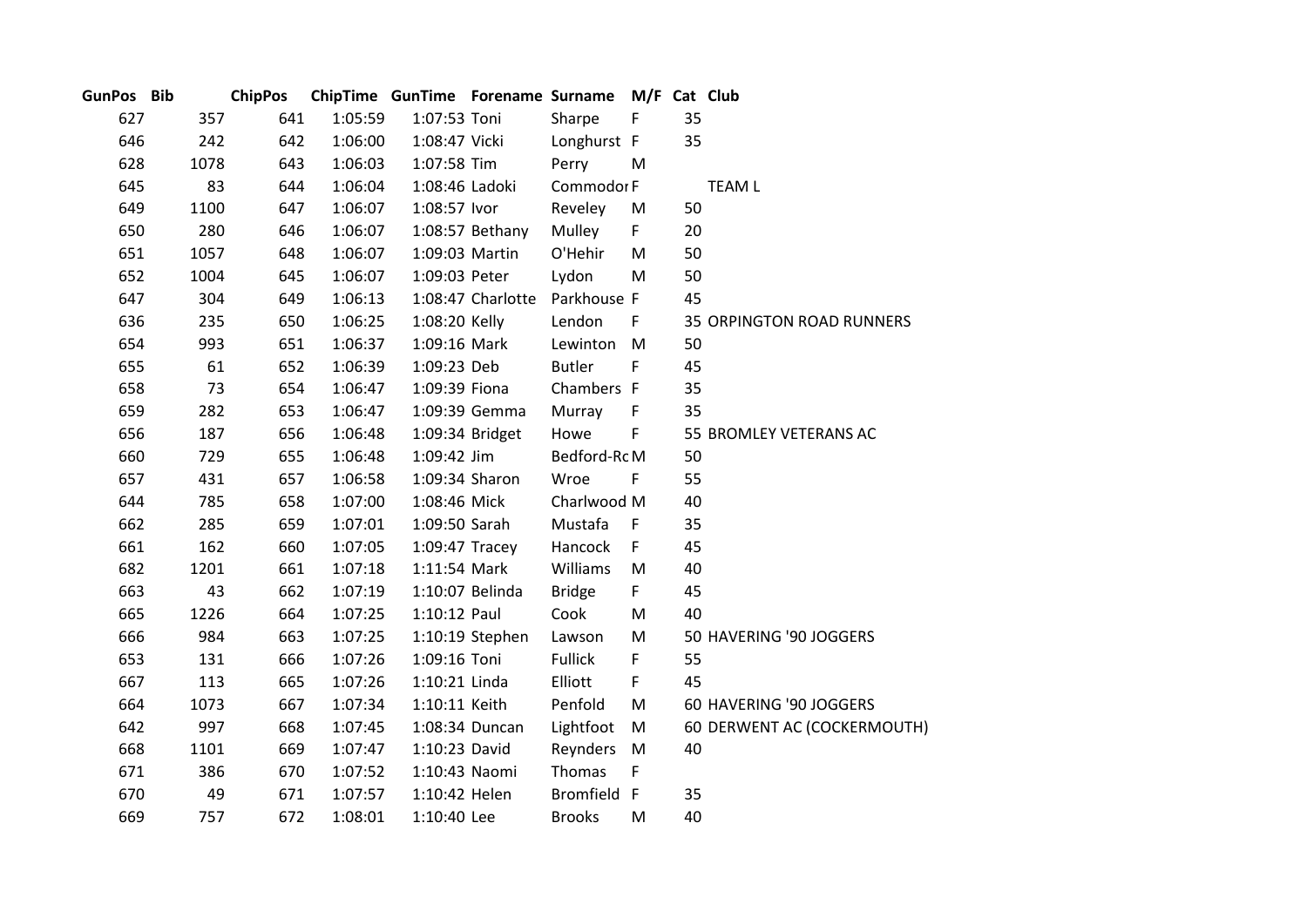| GunPos Bib |      | <b>ChipPos</b> |         | ChipTime GunTime Forename Surname |                          |                | M/F Cat Club |    |                                        |
|------------|------|----------------|---------|-----------------------------------|--------------------------|----------------|--------------|----|----------------------------------------|
| 672        | 52   | 673            | 1:08:11 |                                   | 1:10:50 Christina        | <b>Brooks</b>  | F            | 45 |                                        |
| 673        | 11   | 674            | 1:08:11 | 1:10:50 Cheryl                    |                          | Avery          | F            | 35 |                                        |
| 674        | 244  | 675            | 1:08:22 | 1:11:07 Betty                     |                          | Lowing         | F            |    | 45 ORPINGTON ROAD RUNNERS              |
| 675        | 223  | 676            | 1:08:28 | 1:11:09 Kerry                     |                          | Railton        | F            | 35 |                                        |
| 676        | 55   | 677            | 1:08:38 |                                   | 1:11:20 Samantha Broszek |                | F            |    | SO LET'S GO RUNNING                    |
| 677        | 81   | 678            | 1:08:41 |                                   | 1:11:28 Jennifer         | Coles          | F            |    |                                        |
| 679        | 323  | 679            | 1:08:52 |                                   | 1:11:42 Francesca        | Purbrick       | F            |    |                                        |
| 678        | 105  | 680            | 1:08:55 | 1:11:39 Ratih                     |                          | Draper         | F            | 35 |                                        |
| 680        | 319  | 681            | 1:08:56 | 1:11:46 Joanne                    |                          | Price          | F            | 35 |                                        |
| 681        | 90   | 682            | 1:09:01 |                                   | 1:11:52 Amanda           | Cooper         | F            | 55 |                                        |
| 683        | 184  | 683            | 1:09:11 | 1:11:58 Sharon                    |                          | Hodkin         | F            |    | 45 BEXLEY AC                           |
| 684        | 366  | 685            | 1:09:11 | 1:11:58 Nicola                    |                          | Sinclair       | F            | 35 |                                        |
| 685        | 397  | 684            | 1:09:11 | 1:11:58 Rose                      |                          | Wade           | F            |    | 45 BEXLEY AC                           |
| 686        | 41   | 686            | 1:09:11 |                                   | 1:11:59 Amanda           | <b>Bradnam</b> | $\mathsf F$  |    | 55 BEXLEY AC                           |
| 687        | 1151 | 687            | 1:09:22 | 1:12:08 Dan                       |                          | Sutton         | M            |    |                                        |
| 689        | 267  | 688            | 1:09:24 | 1:12:16 Vikki                     |                          | Melhuish       | $\mathsf F$  | 45 |                                        |
| 690        | 708  | 689            | 1:09:30 |                                   | 1:12:21 Melanie          | Alford         | F            | 40 |                                        |
| 688        | 1051 | 690            | 1:09:37 | 1:12:14 Daniel                    |                          | Noonan         | M            |    | 40 HAVERING '90 JOGGERS                |
| 691        | 269  | 691            | 1:09:39 |                                   | 1:12:25 Deborah          | <b>Miles</b>   | F            | 45 |                                        |
| 692        | 102  | 692            | 1:09:54 | 1:12:43 Kerry                     |                          | Dexter         | F            |    | 45 SWANLEY AND DISTRICT ATHLETICS CLUB |
| 693        | 268  | 693            | 1:09:56 |                                   | 1:12:43 Amanda           | Mellor         | F            | 35 |                                        |
| 694        | 275  | 694            | 1:09:57 |                                   | 1:12:44 Heather          | Lawrence F     |              | 35 |                                        |
| 695        | 28   | 695            | 1:10:05 | $1:12:52$ Jane                    |                          | Benson         | F            | 45 |                                        |
| 697        | 329  | 697            | 1:10:20 | 1:13:01 Vikki                     |                          | Walsh          | F            |    | <b>SLGR</b>                            |
| 698        | 369  | 696            | 1:10:20 | 1:13:01 Joanne                    |                          | Conway         | F            |    | 35 SLGR                                |
| 699        | 148  | 698            | 1:10:25 | 1:13:06 Carol                     |                          | Gould          | F            | 45 |                                        |
| 701        | 236  | 700            | 1:10:44 | 1:13:26 Janet                     |                          | Lenton         | F            |    | 55 ORPINGTON ROAD RUNNERS              |
| 702        | 990  | 701            | 1:10:44 |                                   | 1:13:26 Matthew          | Lenton         | M            |    |                                        |
| 703        | 257  | 699            | 1:10:44 | 1:13:29 Alan                      |                          | Whittingto M   |              |    | 50 BEXLEY AC                           |
| 704        | 1044 | 702            | 1:10:51 | 1:13:43 Marius                    |                          | Mynhardt M     |              | 40 |                                        |
| 705        | 1153 | 703            | 1:10:59 |                                   | 1:13:44 Swavek           | Szymonski M    |              | 40 |                                        |
| 707        | 400  | 704            | 1:11:02 | 1:13:51 Trish                     |                          | Wallace        | F            | 45 |                                        |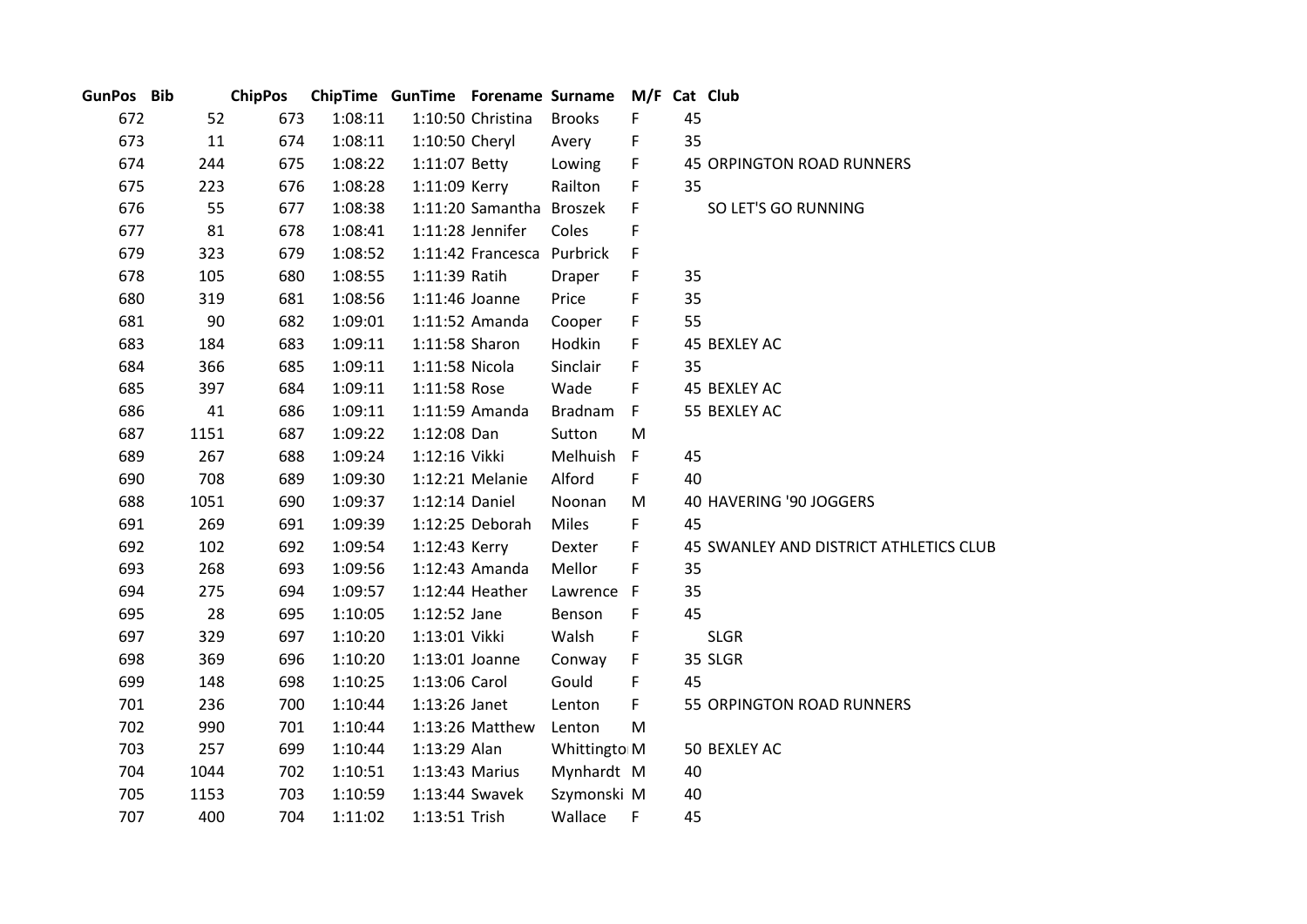| GunPos Bib |      | <b>ChipPos</b> |         | ChipTime GunTime Forename Surname |                   |                 | M/F Cat Club |    |                                  |
|------------|------|----------------|---------|-----------------------------------|-------------------|-----------------|--------------|----|----------------------------------|
| 708        | 26   | 705            | 1:11:03 | 1:13:51 Gillian                   |                   | Bell            | F            | 45 |                                  |
| 709        | 279  | 706            | 1:11:03 | 1:13:51 Nicola                    |                   | Mulhollanc F    |              | 45 |                                  |
| 706        | 20   | 707            | 1:11:05 |                                   | 1:13:49 Maureen   | <b>Bartlett</b> | $\mathsf{F}$ |    | 55 SO LET'S GO RUNNING           |
| 696        | 155  | 708            | 1:11:08 |                                   | 1:12:56 Caroline  | Hageman F       |              | 35 |                                  |
| 711        | 65   | 709            | 1:11:13 |                                   | 1:14:07 Rebecca   | Camacho         | $\mathsf{F}$ | 20 |                                  |
| 713        | 87   | 711            | 1:11:27 | $1:14:19$ Jane                    |                   | Cooper          | F            |    | <b>45 ORPINGTON ROAD RUNNERS</b> |
| 714        | 361  | 710            | 1:11:27 | 1:14:19 Emma                      |                   | Sillitoe        | F            | 35 |                                  |
| 700        | 140  | 712            | 1:11:33 | 1:13:20 Lynn                      |                   | Gillard         | F            | 45 |                                  |
| 712        | 261  | 713            | 1:11:37 |                                   | 1:14:18 Michelle  | Mccann          | F            | 45 |                                  |
| 715        | 74   | 714            | 1:11:46 | 1:14:35 Paula                     |                   | Chapman F       |              |    | 45 BROMLEY VETERANS AC           |
| 717        | 3    | 715            | 1:12:10 |                                   | 1:14:57 Lorraine  | Ansell          | F            |    | 45 BEXLEY AC                     |
| 710        | 380  | 716            | 1:12:12 | $1:13:56$ Tracey                  |                   | <b>Stickels</b> | F            | 45 |                                  |
| 716        | 75   | 717            | 1:12:13 |                                   | 1:14:54 Melissa   | Charleton F     |              | 35 |                                  |
| 718        | 376  | 718            | 1:12:20 | 1:15:13 Claire                    |                   | Spiceley        | F            | 35 |                                  |
| 719        | 132  | 720            | 1:12:32 | $1:15:19$ Jane                    |                   | Galea           | F            | 45 |                                  |
| 720        | 1038 | 719            | 1:12:32 |                                   | 1:15:20 Graham    | Morton          | M            | 40 |                                  |
| 722        | 34   | 721            | 1:12:52 | 1:15:44 Ali                       |                   | Bonnar          | F            |    | 45 ORPINGTON ROAD RUNNERS        |
| 723        | 174  | 722            | 1:12:54 | 1:15:47 Julie                     |                   | Herpe           | F            | 45 |                                  |
| 724        | 207  | 723            | 1:12:56 | 1:15:50 Judith                    |                   | Johnson         | F            |    | <b>35 ORPINGTON ROAD RUNNERS</b> |
| 725        | 192  | 724            | 1:13:09 | 1:15:59 Katie                     |                   | Hughes          | F            | 20 |                                  |
| 726        | 838  | 725            | 1:13:11 |                                   | 1:16:06 Mitchell  | Elliott         | M            |    |                                  |
| 729        | 338  | 726            | 1:13:38 | 1:16:29 Louise                    |                   | Rose            | F            | 35 |                                  |
| 730        | 309  | 727            | 1:14:11 | 1:16:50 Sarah                     |                   | Payne           | F            | 45 |                                  |
| 728        | 12   | 728            | 1:14:19 |                                   | 1:16:14 Catherine | <b>Baker</b>    | F            | 35 |                                  |
| 727        | 1130 | 729            | 1:14:20 | 1:16:14 Ricard                    |                   | Simo            | M            | 50 |                                  |
| 731        | 6    | 730            | 1:14:28 | 1:17:20 Anita                     |                   | Asghar          | F            | 45 |                                  |
| 732        | 344  | 731            | 1:14:43 | 1:17:25 Sandra                    |                   | Rutherford F    |              |    | 45 NEW ELTHAM JOGGERS            |
| 721        | 1037 | 732            | 1:15:20 | 1:15:20 Stuart                    |                   | Morton          | M            | 50 |                                  |
| 734        | 336  | 733            | 1:15:46 | $1:18:35$ Tracey                  |                   | Robinson        | $\mathsf F$  | 45 |                                  |
| 733        | 99   | 734            | 1:15:47 | 1:18:28 Julie                     |                   | Daniel          | F            | 45 |                                  |
| 735        | 69   | 735            | 1:16:13 | 1:18:57 Ela                       |                   | Carter          | F            | 35 |                                  |
| 736        | 191  | 736            | 1:16:23 | 1:19:13 Sarah                     |                   | Hughes          | F            | 45 |                                  |